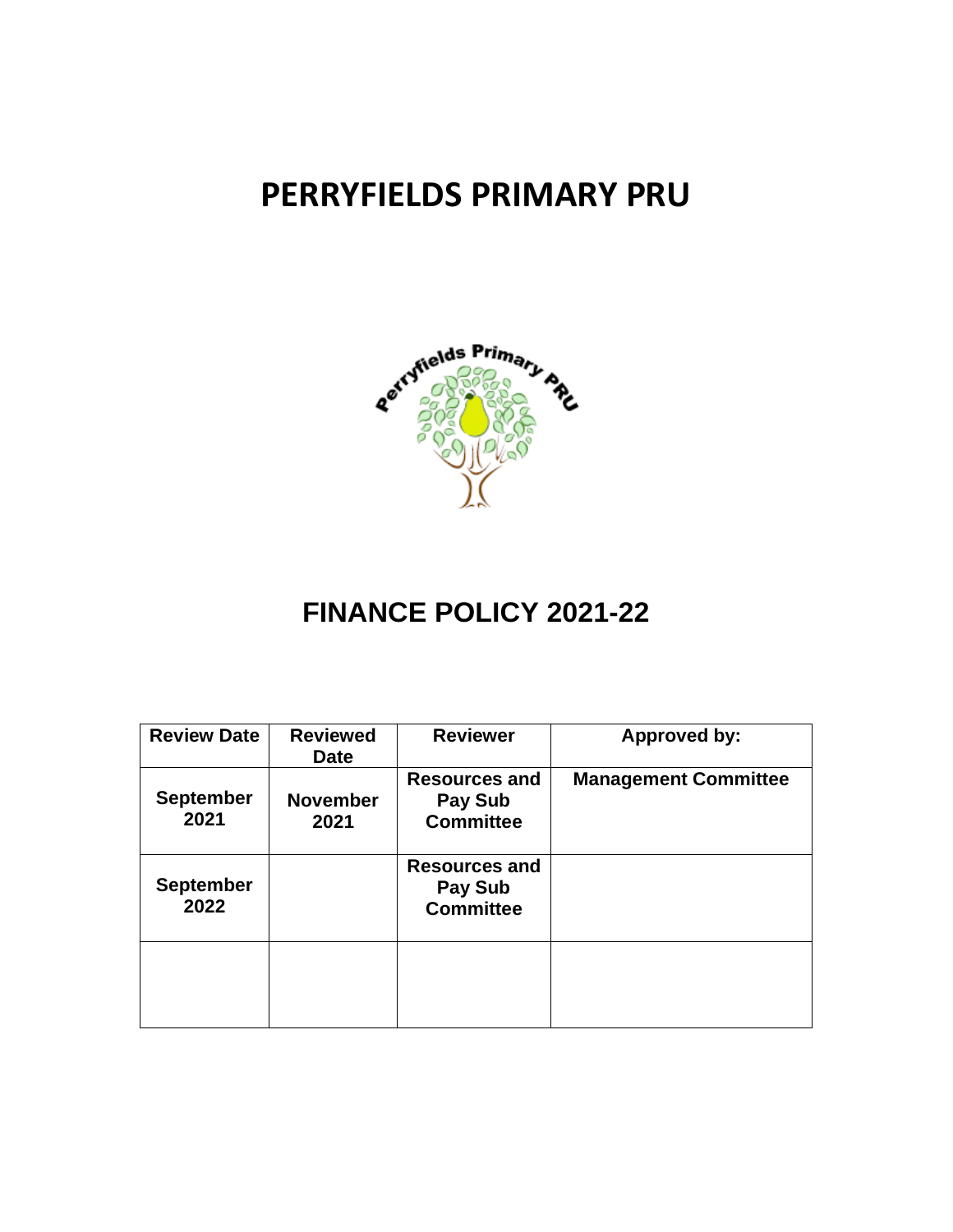# **Perryfields Primary PRU**

# **Finance Policy & Procedures**

#### **Introduction**

The main purpose of this Policy is to set a framework for sound financial management and boundaries within which the Headteacher, Governors and staff can operate. The school's financial arrangements comply with the current financial regulations<sup>1</sup>, standing orders and schemes of delegation<sup>2</sup> issued by Worcestershire County Council and guidance issued by the Government.

*Note: The term governing body is used to mean the full governing body or its committees, where responsibility can be delegated to a committee. Similarly, the term Headteacher is used to mean the Headteacher or other member of the school's staff, where responsibility has been delegated to that member of staff, in particular the Finance Manager.*

#### **Contents**

#### **Policy**

#### **Appendix**

- A Best Value Statement
- B School Improvement Plan & timetable for review<sup>3</sup>
- C Financial Roles and Responsibilities of Headteacher & Staff <sup>4</sup>
- D Financial limits of delegated authority<br>E Minimum reporting requirement for Go
- Minimum reporting requirement for Governors and LA
- F Procurement Policy
- G Lettings Policy<sup>5</sup>
- H Charges & Remissions Policy<sup>6</sup>
- I Asset Management Plan<sup>7</sup>
- J ICT Policy & Acceptable Use Policy<sup>8</sup>
- K Financial Procedures Document including Finance manual
- L School Insurance Policies<sup>9</sup>

**Review date<sup>10</sup> 07.12.2021** 

**Signed by: -**

**Headteacher -** Pete Hines

**Chair of Governors -** Andy McDouall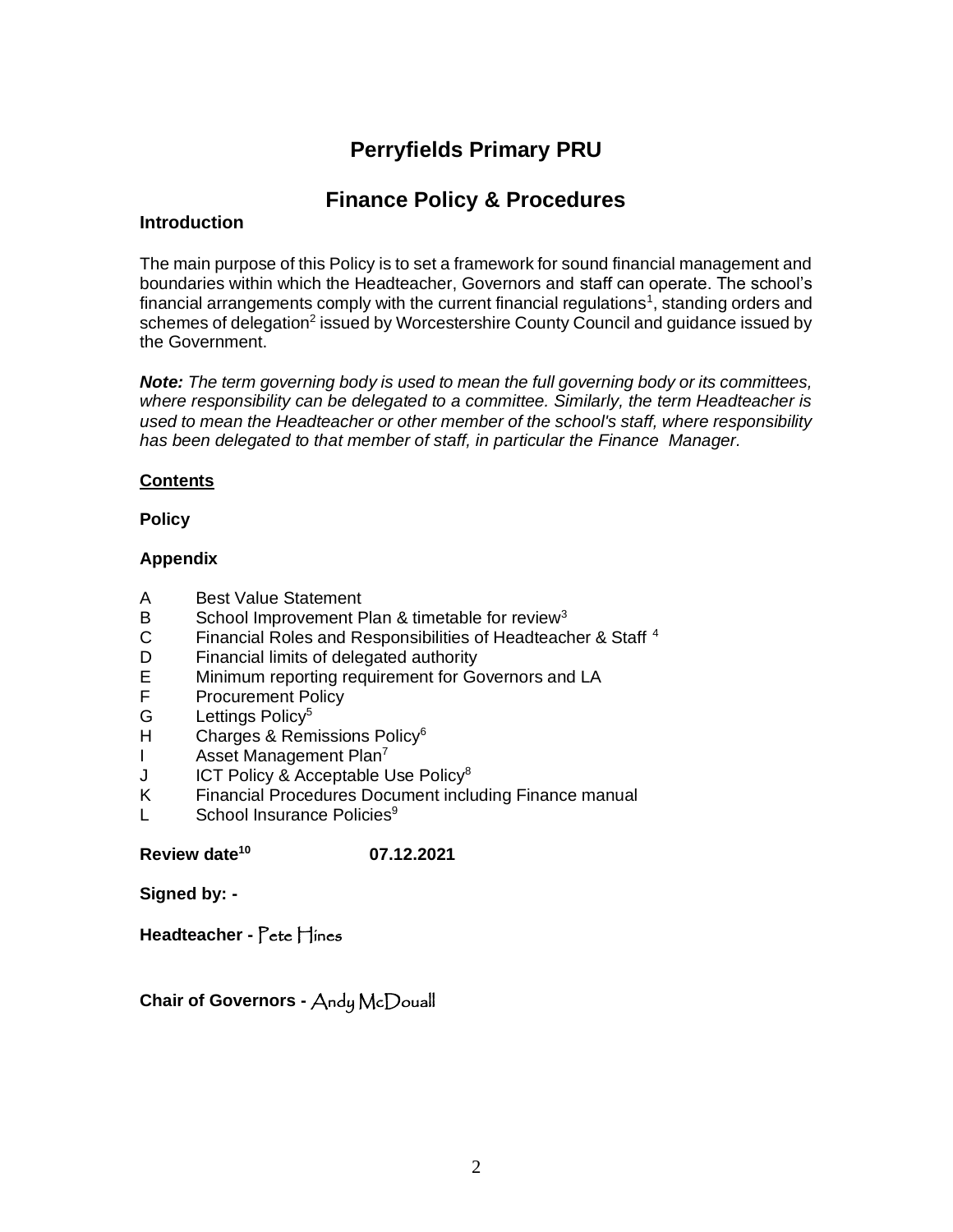#### **POLICY**

#### **A Governance**

The Governing Body is collectively responsible for the overall direction of the school and its strategic management. This involves determining the guiding principles within which the school operates and making decisions, for example, how to spend the school's delegated budget. It is legally required to agree the school's annual budget plan.

The governing body has a strategic role to realise its mission as a Community school and has responsibility for setting educational and financial priorities, for oversight of sound financial management and for ensuring the budget is managed effectively. It is also responsible for ensuring the school meets all its statutory obligations and, through the Headteacher, complies with the LA's financial regulations or standing orders.

- **A1** The Headteacher is responsible on a day-to-day basis for the management of the school's finances within the approved budget in accordance with the Governor's policy on best value, Appendix A and in line with the School Improvement Plan, Appendix B. The Headteacher has no authority to exceed the approved budget and must operate within the financial limits of delegated authority, Appendix D. The roles and responsibilities of the Headteacher and other staff in relation to financial decision-making and administration are detailed in Appendix C.
- **A2** A finance committee has been set up to consider strategic financial issues on behalf of the governing body and its remit and membership is reviewed annually.
- **A3** The financial limits of delegated authority of the governing body are detailed in Appendix D. Details of the Committee structure; constitution and current membership are available from the Clerk to Governors.
- **A4** The governing body has agreed with the Headteacher the minimum frequency, level of detail and general format of the financial information to be provided to it, especially in relation to budget monitoring reports Appendix E.
- **A5** Minutes are taken of all meetings of the governing body and its committees and include all decisions and by whom action is to be taken.<sup>11</sup>
- A6 The governing body maintains a register of interests of governors<sup>12</sup>, the Headteacher and any other staff who may influence decisions in any matter concerning the school. This is open to examination by governors, staff, parents and the LA. "Declarations of interest" is a standing agenda item on all Full Governors and sub-committee meetings.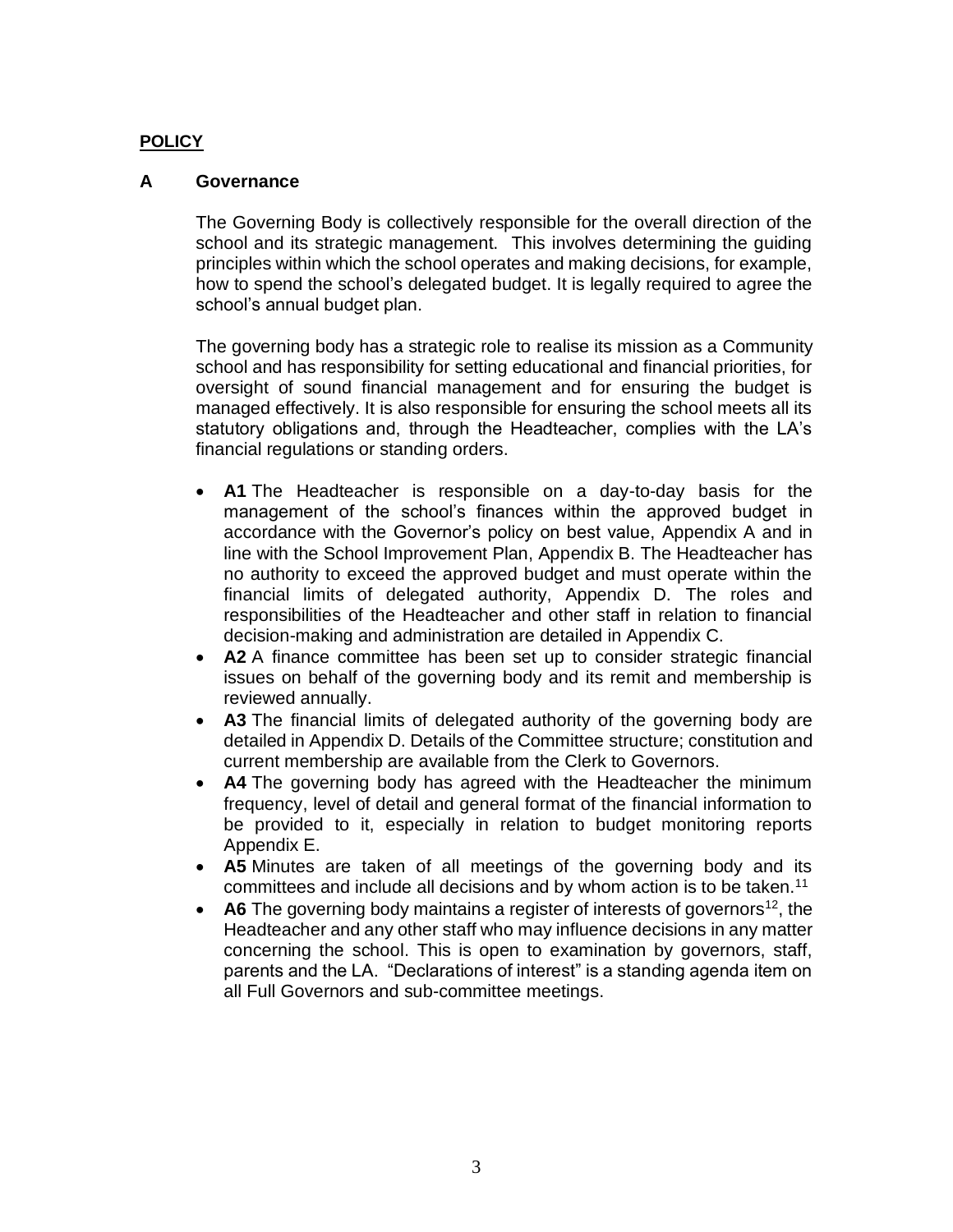# **B Financial Planning**

The Headteacher and Governors have a clear view of how they intend to use the school's resources in future years to achieve their educational priorities.

- **B1** The school has a School Improvement Plan (SIP), which includes a statement of its educational goals to guide the planning process.
- **B2** The SIP covers in outline the school's educational priorities and budget plans for the next three years, showing how the use of resources is linked to the achievement of the school's goals.
- **B3** The SIP states the school's educational priorities in sufficient detail to provide the basis for constructing budget plans for the next financial year.
- **B4** Any new initiatives are carefully appraised in relation to all likely costs and benefits and their financial sustainability before being approved by the governing body.
- **B5** The SIP states intended expenditure on any significant changes from the previous financial year.
- **B6** A formal timetable and procedures are drawn up for constructing the SIP and budget to ensure that the governors have time to consider all relevant factors.
- **B7** There is a clear, identifiable link between the school's annual budget and its Improvement Plan (SIP).
- **B8** The Headteacher presents a draft budget in line with the SIP to the Finance Committee for approval in March. This should include sufficient detail and supporting information to enable Governors to make an informed decision. The draft budget will take account of the agreed staffing structure, known inflationary and incremental staff increases and known staffing changes for September. It should cover in detail the next financial year and forecasts for the following two financial years, based on realistic estimates of all expected expenditure and income, including grant income, so that planned expenditure does not exceed the available budget.
- **B9** The governing body ensures that the main elements of the school's budget are periodically reviewed so that historic spending patterns are not unhelpfully perpetuated.
- **B10** The Headteacher profiles<sup>13</sup> the budget and forecasts cash flow<sup>14</sup> to take account of likely spending patterns taking account of seasonal factors, inflationary factors and previous trends if appropriate.
- **B11** Any budget surpluses are earmarked for specific future needs to ensure that pupils benefit from a planned approach to spending that does not deprive them of resources in a given year. The Governors have agreed a policy on "reserves"<sup>15</sup> and this is in accordance with the Local Authority regulations on surplus balances<sup>16</sup>. The Governors policy is to hold a reserve of 8% of the gross annual budget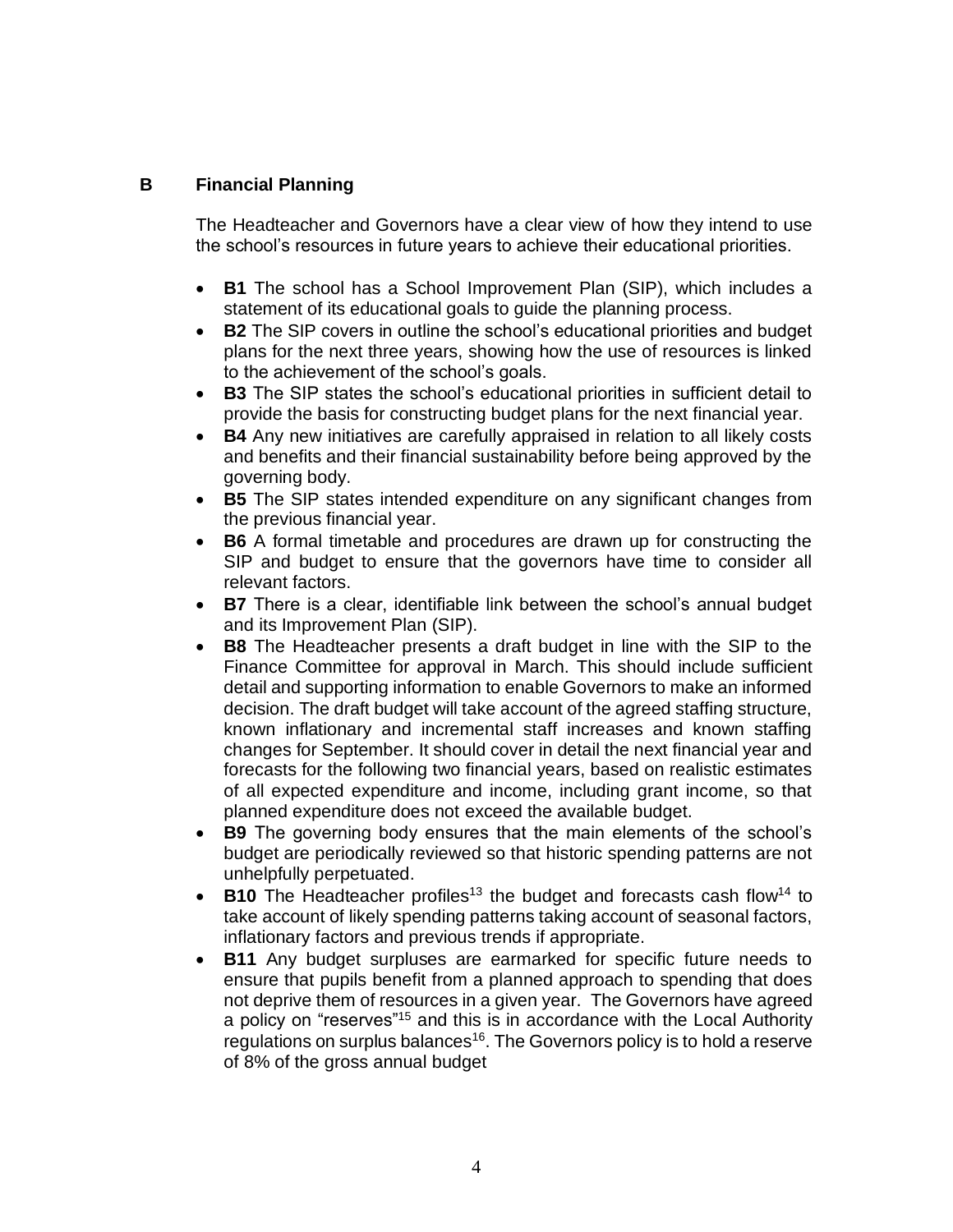- **B12** Once the budget has been discussed and agreed by the Finance Committee, it is presented to the Full Governing Body for consideration and approval before the beginning of the relevant financial year.
- **B13** The Headteacher forwards details of the approved budget to the LA by the 1<sup>st</sup> May each year. Any subsequent budget changes are enacted in accordance with the Scheme of Delegation and notified promptly to the LA.

# **C Budget Monitoring**

The Headteacher and Governors regularly monitor income and expenditure against agreed budgets and maintain financial control by reviewing the current position and taking remedial action where necessary.

- **C1** The Headteacher produces regular budget monitoring reports for income and expenditure, including sums committed but not yet paid and outturn forecasts, against the approved budget. The approved budget is the original budget approved by Governors as reported to the LA, plus any additional funding and any approved virements. These reports are reconciled with LA reports and the school's accounting records.
- **C2** The Headteacher will provide reports to the Finance Committee and the LA on a regular basis in accordance with the agreed timetable and minimum reporting requirements, as detailed in Appendix E. The Headteacher will provide budget monitoring reports to the finance committee at least once a term showing any significant variances against the budget with explanatory notes and, where necessary, remedial action plans including virements.
- **C3** The Headteacher monitors expenditure on the initiatives set out in the School Improvement Plan.
- **C4** Where budget elements have been devolved, departmental budget holders receive and review reports half-termly (or on request) comparing the amount spent or committed to date against their budgets. The Headteacher monitors these reports periodically and takes action where necessary.
- **C5** The Headteacher produces regular cash flow forecasts for all funds to ensure that the school does not go overdrawn.

# **D Purchasing**

The School achieves the best value for money they can from all their purchases, whether goods or services as detailed in the Management Committee Policy on Best Value, Appendix A. In this context, value for money is about getting the right quality at the best available price. This often means looking further ahead than the immediate purchase, especially when selecting equipment, and taking into account associated costs such as supplies and maintenance.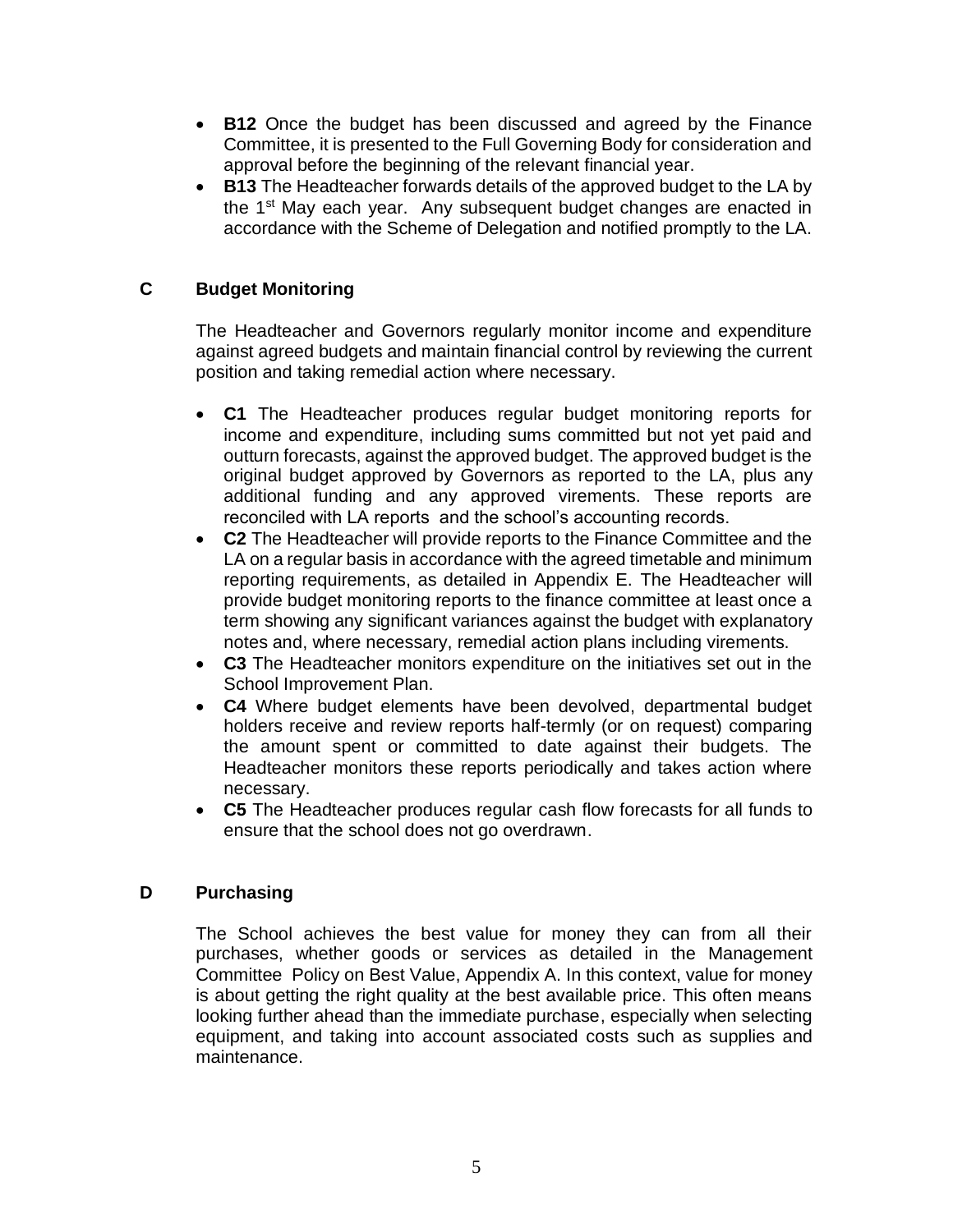- **D1** The school always considers price, quality and fitness for purpose when purchasing goods or services.
- **D2** Prior approval from the governing body is obtained for all expenditure above the limit predetermined by Governors in Appendix D and F.
- **D3** Competitive quotations/tenders are to be obtained wherever possible in accordance with Appendix D and F. Written quotations should be obtained for all expenditure above the limits predetermined by Governors in Appendix D and F, unless it is impracticable to do so. In such circumstances, the reasons for not doing so should be reported to the governing body.
- **D4** Where a quotation other than the lowest is accepted, the reasons for this decision is reported to the governing body and included in the minutes of the relevant meeting.
- **D5** All purchases estimated to exceed an amount predetermined by Governors in Appendix F, must be put out to tender, using a form common to all tenderers, on the basis of a detailed description or specification of the goods or services required and in accordance with the procedures set out in Appendix F.
- **D6** Contract specifications (e.g. for cleaning, catering and grounds maintenance<sup>17</sup>) define the service to be provided in terms of its nature, quality standards, information and monitoring requirements and contract review procedures.
- **D7** The school should not enter into any financial agreement with capital implications without the approval of the LA as appropriate. If a lease arrangement is entered into, this should represent good value for money and be an 'operating' lease, not a financial lease<sup>18</sup>.
- **D8** Official, pre-numbered orders are used for all goods and services except utilities, rents, rates and petty cash payments. Verbal orders are kept to a minimum, but if required for reasons of urgency or emergency, they must be confirmed by a written order.
- **D9** Orders are used only for goods and services provided to the school. Individuals must not use official orders to obtain goods or services for their or others' private use.
- **D10** All orders must be either signed or approved electronically on the school's finance system by a member of staff approved by the governing body to be an authoriser.
- **D11** The signatory/authoriser of the order should be satisfied that the goods or services ordered are appropriate and needed, that there is adequate budgetary provision and that quotations or tenders have been obtained if necessary.
- **D12** When an order is placed, the estimated cost is committed against the appropriate budget allocation so that it features in subsequent budget monitoring.
- **D13** The school checks goods and services on receipt to ensure they match the order and the invoice is marked accordingly and the check is recorded on the school's finance system. This is not done by the person who signed the order.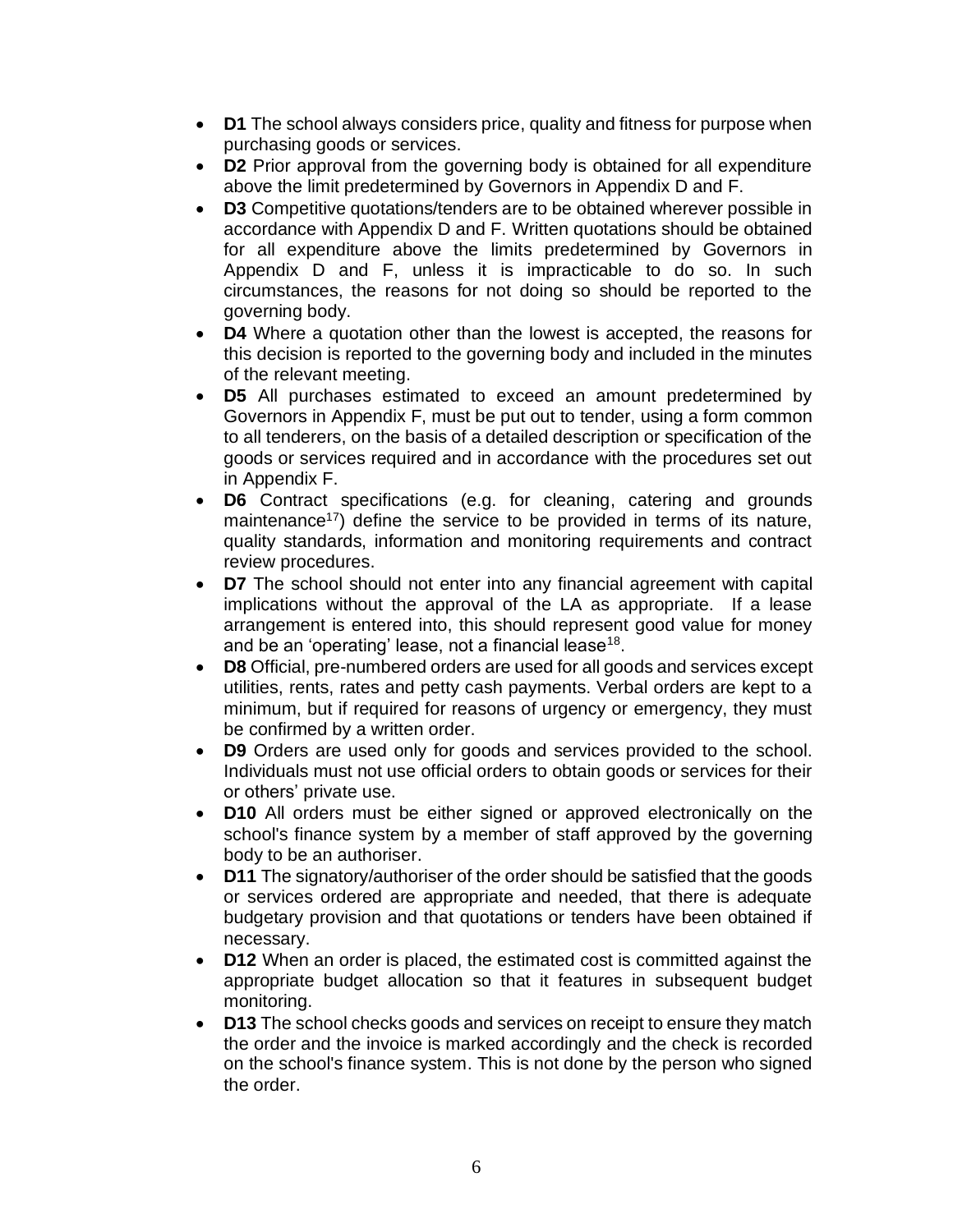- **D14** Payment is made within time limits specified in law for the payment of debts and only when a proper (original) invoice has been received, checked, coded and certified for payment. Supplier payment terms and condition should be complied with.
- **D15** A member of staff approved by the governing body certifies invoices for payment. This is neither the person who approved the order nor the person who checked the receipt of goods or services, except in extraordinary circumstances.
- **D16** The school maintains a list of staff authorised to certify invoices for payment.
- **D17** All paid invoices are marked with the cheque number and the word 'Paid'. They are securely stored in cheque number order.
- **D18** The procurement cardholder and transaction administrators (where applicable) undertake their full responsibilities with the card, including adhering to all security procedures, processing transactions on the portal, posting to the school's finance system and processing any disputes. This is completed in accordance with the published Procurement Card Policy and Procedures<sub>19</sub>

#### **The financial roles and responsibilities of staff and a list of named Budget Holders can be found in the Financial Procedures document Appendix K.**

#### **E Financial Controls**

The Governors have systems and internal financial controls in place to protect the school's resources from loss or fraud, to safeguard staff and governors and to ensure that information provided about how the budget is being spent is accurate and timely.

- **E1** The governing body ensures that the school has written descriptions of all its financial systems and procedures in the School's Financial Procedures document Appendix K. These are kept up to date and all appropriate employees are trained in their use.
- **E2** The Headteacher ensures that financial control is maintained in the absence of key personnel through staff training or by arranging job shadowing. Staff and Governors have completed a Financial Management Competencies matrix analysis $^{20}$ .
- **E3** The Headteacher ensures that duties related to financial administration are distributed so that at least two people are involved. The work of one acts as a check on the work of the other and all checks are fully documented.
- **E4** The school maintains proper accounting records and retains all documents relating to financial transactions for at least the period recommended by the LA i.e. 6 years plus the current year and will provide auditors with any documentation and explanations they consider necessary. The disposal of records after this period will be undertaken in a secure and appropriate manner as outlined in the ICT policy.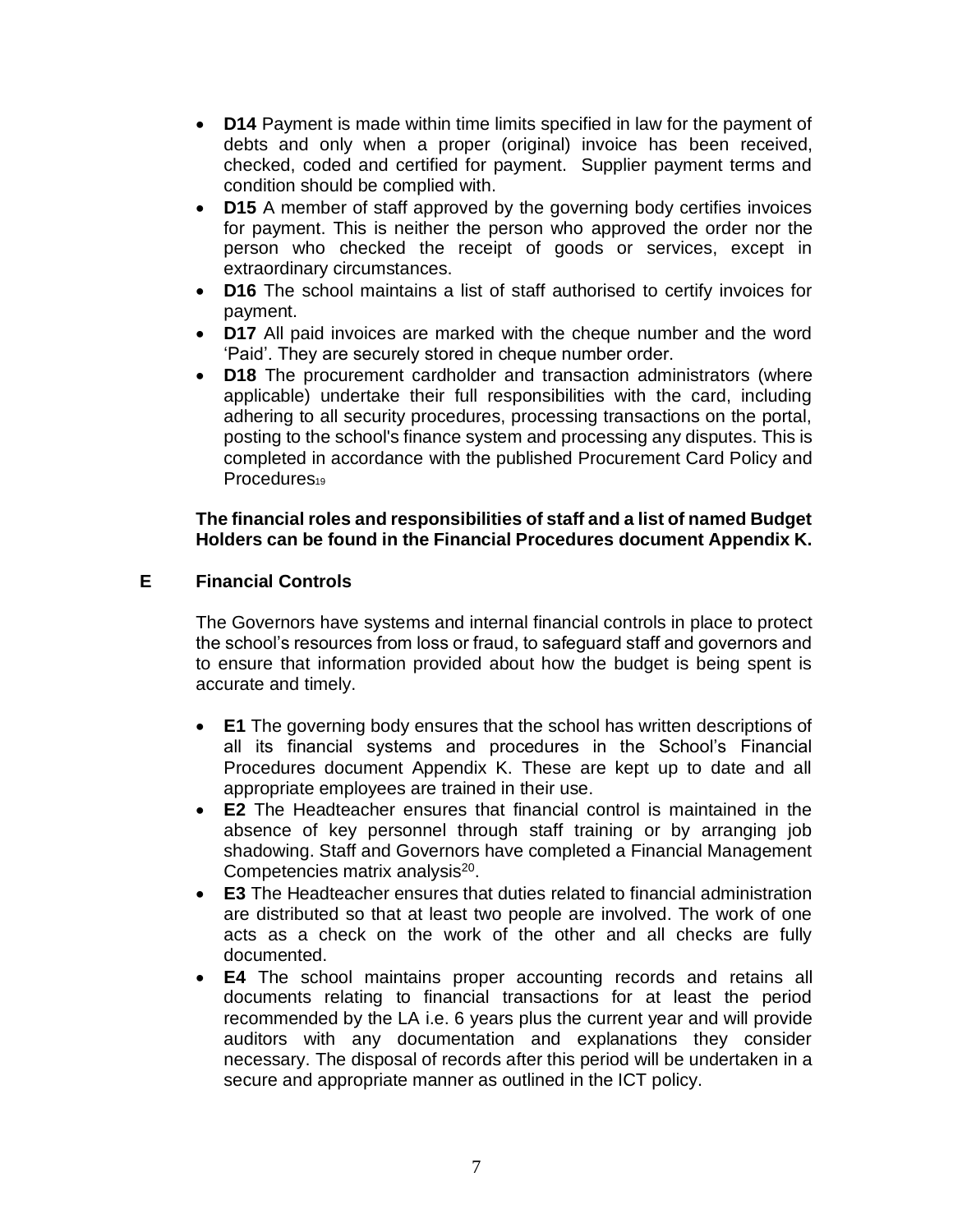- **E5** There is a clear audit trail, with all financial transactions being traceable from original documentation to accounting records, and vice versa
- **E6** Any alterations to original documents such as cheques, debtor accounts and orders should be discouraged. Amendments should be made by cancelling the original document and reissuing.
- **E7** All accounting records are securely retained when not in use and only authorised staff are permitted access.
- **E8** The Headteacher ensures that all expenditure from sources of earmarked funding/grants is accounted for separately and transparently and that the funding is used for its intended purpose. Extended School initiatives are also indentified separately on finance system.
- **E9** The Headteacher shall immediately inform the Chief Internal Auditor of any loss or financial irregularity or suspected irregularity, or of any circumstances which may suggest the possibility of such loss or irregularity, including any affecting cash, stores or other property of the School.

# **F Income**

The Headteacher and Governors have appropriate controls in place to ensure the security of income.

- **F1** The governing body has established a Charges & Remissions Policy for School trips, music tuition, private photocopying, private telephone calls and the supply of other goods or services; see Appendix H. The full governing body reviews these policies annually.
- **F2** Proper records are kept of all income due.
- **F3** All lettings are authorised by the Headteacher within a framework determined by the governing body and are recorded in a diary or register; see Lettings Policy Appendix G.
- **F4** The responsibility for identifying sums due to the school is separate from the responsibility for collecting and banking such sums.
- **F5** Where invoices are required, they are issued within 30 days.
- **F6** The school always raises official, pre-numbered WCC receipts and maintains adequate formal documentation for all income collected and paid into the delegated budget. If necessary, a copy of the receipt can be issued. Receipts are securely stored in order.
- **F7** Cash and cheques are locked away to safeguard against loss or theft.
- **F8** Collections are paid into the appropriate bank account promptly and in full. Bank paying-in slips show clearly the split between cash and cheques and list each cheque individually. The receipt number(s) should also be referenced in the paying in book/sheets when income is banked to provide an effective audit trail between income received and banked.
- **F9** Income collections are banked intact and must not be used for the encashment of personal cheques or for making payments.
- **F10** The Headteacher reconciles monthly the sums collected with the sums deposited at the bank.
- **F11** The school has procedures for chasing any invoices, which have not been paid within 30 days.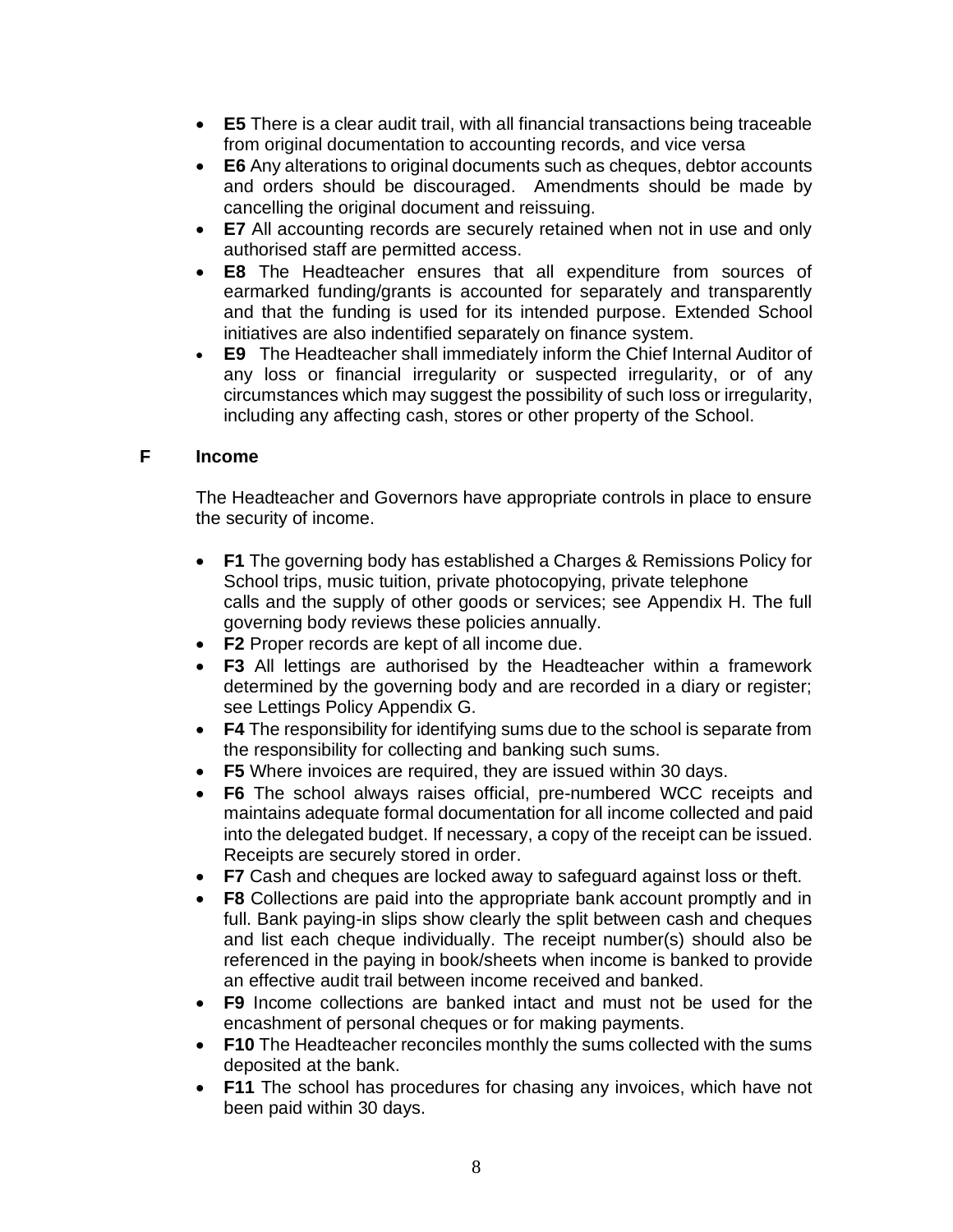- **F12** Debts are written off only in accordance with Appendix D and LA regulations<sup>21</sup>, and the school keeps a record of all sums written off.
- **F13** The Headteacher ensures that machines taking money, including telephones, are emptied and the cash counted by two people.
- **F14** The Headteacher ensures that transfers of school money between staff are recorded and signed for.
- **F15** School procedures set out how VAT on income should be accounted for.
- **F16** School procedures stipulate that proper VAT invoices are issued and state WCC VAT registration number, which is GB 705 6721 42.

# **G Banking<sup>22</sup>**

The Headteacher and Governors ensure that bank accounts are properly administered and controlled.

- **G1** The school obtains bank statements at least monthly and these are reconciled with their accounting records. Any discrepancies are investigated.
- **G2** All bank reconciliations are signed by the person performing the reconciliation. They are also reviewed and countersigned by someone who understands the reconciliation process and is a member of the senior leadership team.
- **G3** Staff responsible for undertaking bank reconciliations are not responsible for the processing of receipts or payments.
- **G4** N/A
- **G5** Individuals should not use their private bank accounts for any payments or receipts related to the school's budget or use the school's accounts for payment of their personal expenditure or income.
- **G6** N/A The school's bankers have been advised that schools are not allowed to go overdrawn or negotiate overdraft facilities.
- **G7** The school should not enter into any loan agreements<sup>23</sup>, other than with the LA, without the prior approval of the DfE
- **G8** School procedures stipulate that all cheques must bear the signatures of two signatories approved by the governing body. There should be at least three signatories on the bank mandate and at least two of these should be members of the Senior Leadership Team.
- **G9** School procedures ensure that supporting vouchers are made available to cheque signatories to safeguard against inappropriate expenditure.
- **G10** School procedures stipulate that all cheques drawn on the account(s) are crossed 'account payee only' to avoid the possibility of improper negotiation of the cheques.
- **G11** School procedures stipulate that manuscript signatures only are used and cheques should not be pre-signed.
- **G12** Chequebooks are held securely when not in use.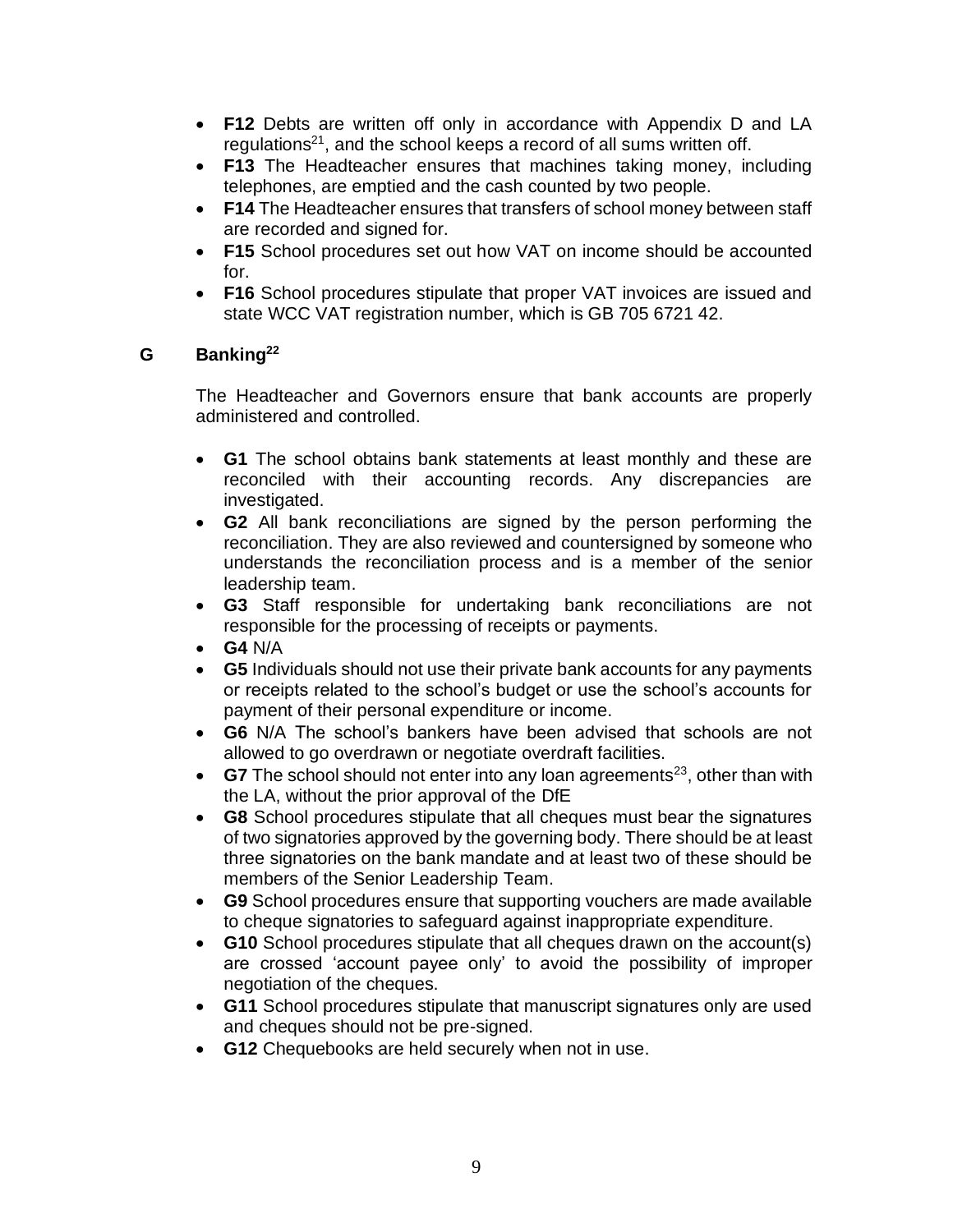• **G13** The Headteacher maintains a list of all bank and building society accounts held and the signatories for each. Governors approve and annually review bank account signatories.

# **H Payroll**

The school purchases payroll services and personnel services from Liberata under a Service Level Agreement. This arrangement is reviewed annually by the Governing Body. The Headteacher and the Resources and Pay Committee review and agree annually the school staffing structure in line with the SIP.

- **H1** The governing body has established procedures, a 'Whole School Pay Policy', for the administration of personnel activities, including appointments, terminations and promotions.
- **H2** The Headteacher ensures that, where practicable, the duties of authorising appointments, making changes to individuals' conditions or terminating the employment of staff are separated from the duties of processing claims.
- **H3** The Headteacher ensures that at least two people are involved in the processes of completing, checking and authorising all documents and claims relating to appointments, terminations of employment and expenses.
- **H4** The school has sent in the names and specimen signatures of certifying officers to the LA.
- **H5** The Headteacher ensures that only authorised employees have access to personnel files and that arrangements for staff to gain access to their own records are in place.
- **H6** All payroll transactions are processed through the payroll system.
- **H7** The Headteacher maintains a list of staff employed on the SIMS Personnel system. Procedures are in place to ensure that this list is updated promptly to reflect new starters and leavers.
- **H8** The Headteacher obtains regular reports on payroll transactions and checks them against the school's documentation on staffing and pay to ensure that they match. Detailed checking takes place to ensure that the right individuals have been paid the right amounts on at least a monthly basis. Any discrepancies are promptly investigated and resolved.

# **J Petty Cash**

The Headteacher and Governors have proper controls in places to ensure that petty cash is secure and its use appropriate.

• **J1** The governing body has set out in writing an appropriate level for the amount of petty cash to be held which represents a balance between convenience and the risk of holding cash on the premises. The petty cash "float" is currently £500 but at high demand times, this can be increased by prior authorisation of the Headteacher.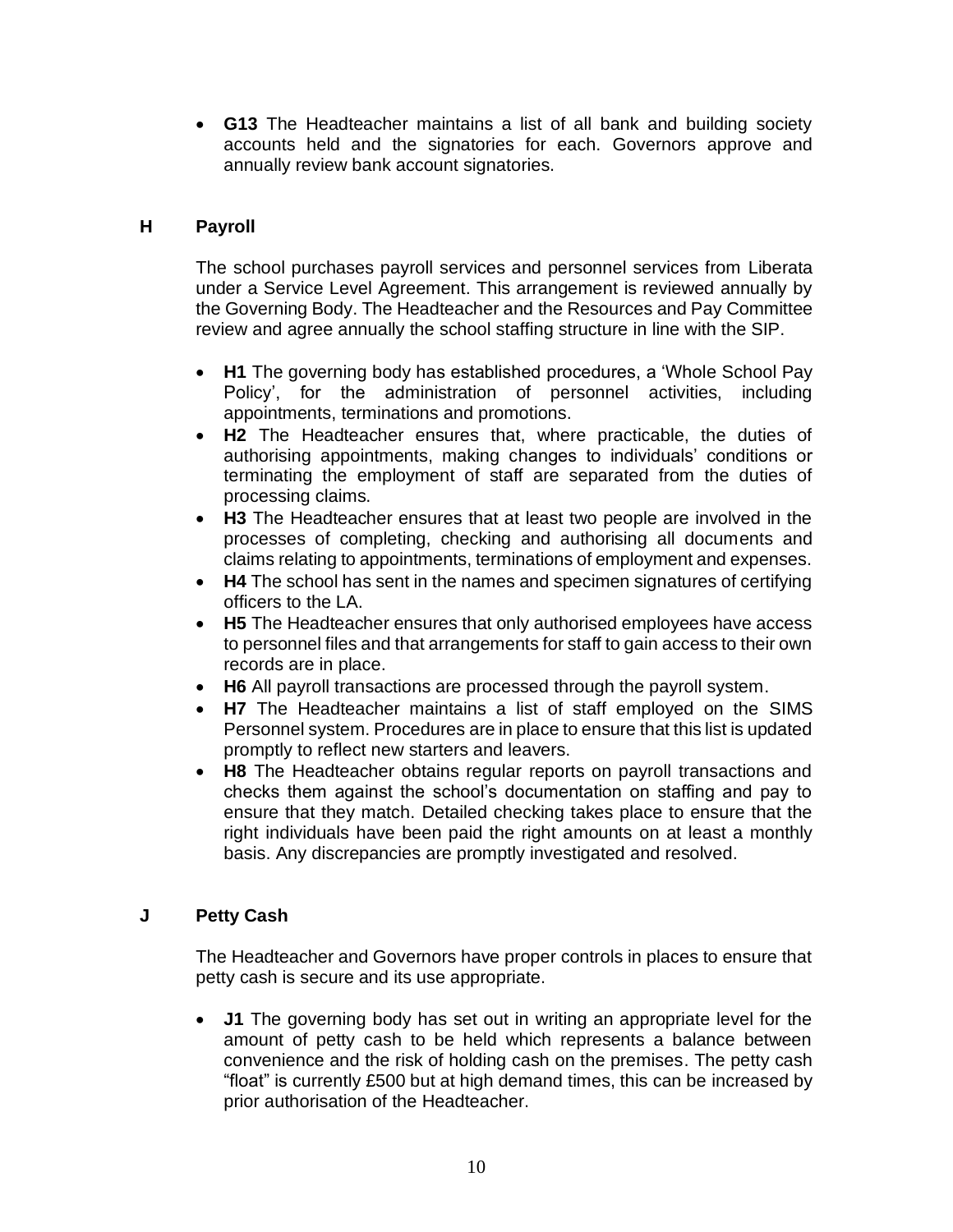- **J2** The Headteacher ensures that the petty cash fund is held securely and that only authorised employees have access to it. This is administered by the finance manager and locked in a petty cash tin stored in the safe.
- **J3** Payments from the petty cash fund is limited to minor items, individual claim limit £20, which have been approved in advance by an authorised member of staff.
- **J4** All expenditure from the fund must be supported by receipts, identifying any VAT paid. It is signed for by the recipient and countersigned by an authorised member of staff.
- **J5** Proper records are kept of amounts paid into and taken out of the fund.
- **J6** The amount in the petty cash fund is periodically checked against the accounting records and reviewed by an independent member of staff.
- **J7** Personal cheques are not encashed from the petty cash fund.

# **K Tax**

The Headteacher ensures that the school complies with Value Added Tax  $(VAT)^{24}$  and other tax regulations i.e. Income Tax<sup>25</sup> and Construction Industry Scheme (CIS)<sup>26</sup>.

- **K1** The Headteacher ensures that all relevant finance and administrative staff are aware of VAT, Income Tax and the CIS regulations.
- **K2** School procedures stipulate that only proper VAT invoices are paid, as the school will not be reimbursed in the absence of such documentation.
- **K3** School procedures set out how VAT on business activities, school trips and other taxable activities should be accounted for.
- **K4** The school makes payments to contractors and subcontractors only in accordance with the Construction Industry Scheme (CIS).
- **K5** The school ensures that any payments to individuals for services such as lecturing, teaching or instructing are made in accordance with the Social Security (Categorisation of Earners) Regulations 1978.

# **L Voluntary Funds<sup>27</sup> N/A**

# **M Assets and Security**

Assets are kept securely and recorded in an inventory.

- **M1** The Headteacher ensures that stocks/consumables (e.g. stationery, art materials) are maintained at reasonable levels and subject to a physical check at least once a year.
- **M2** Up-to-date inventories are maintained of all items of equipment with a replacement value exceeding £100<sup>28</sup> or agreed lower value items which are portable and particularly attractive. Such items are identified as school property with a security marking.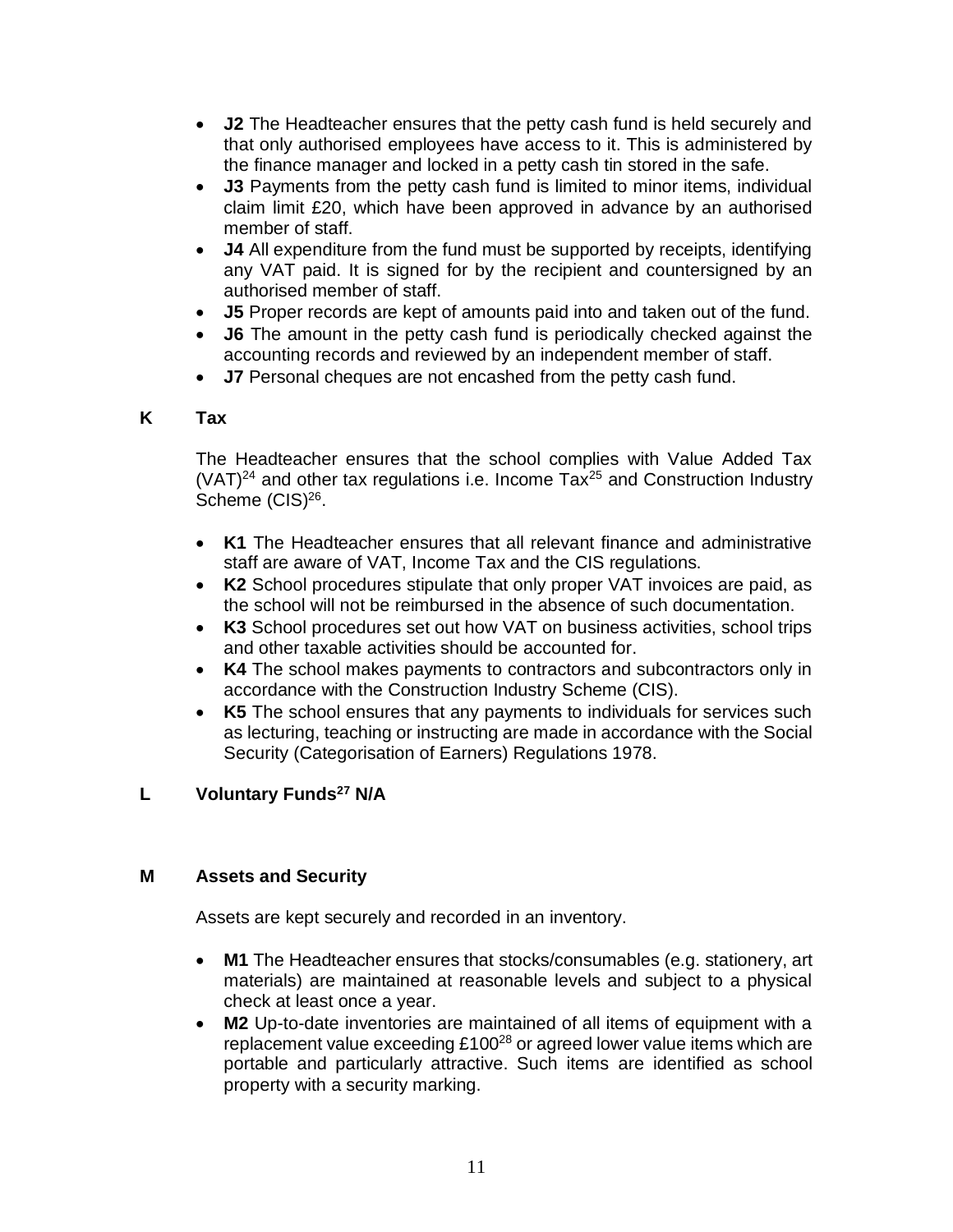- **M3** The Headteacher arranges for inventories/stock books to be checked at least once a year against physical items. All discrepancies are investigated and any over £100 reported to the governing body.
- **M4** Whenever school property, for example musical instruments or computers, is taken off the school site it is signed for and a register noted accordingly.
- **M5** The governing body authorises all write-offs and disposals of surplus stocks and equipment in accordance with the LA's regulations.
- **M6** Safes and similar deposits are kept locked and the keys removed and held away from the school premises.
- **M7** The governing body has a plan for the use, maintenance and development of the school's buildings; see Asset Management Plan at Appendix I.

#### **N Insurance**

The Headteacher and Governors regularly consider risks and take out insurance protection as appropriate in line with Local Authority guidelines.

- **N1** The school reviews all risks annually, in conjunction with the LA where appropriate, to ensure that the sums insured are commensurate with the risks.
- **N2** The governing body considers whether or not to insure risks not covered by the LA, . The costs of such premiums are met from the school's delegated budget.
- **N3** The school will notify its insurers, the LA and other agent as appropriate of all new risks, property, equipment and vehicles which require insurance or of any other alteration affecting existing insurance.
- **N4** The school does not give any indemnity to a third party without the written consent of its insurers, the LA or other agent as appropriate.
- **N5** The school will immediately inform its insurers, the LA or their agent of all accidents, losses and other incidents that may give rise to an insurance claim.
- **N6** Insurance arrangements cover the use of school property, for example musical instruments or computers, when off the premises. Staff are advised that equipment is not insured if left unattended in a car.
- **N7** Details of all risks insured and the level of cover provided is detailed in Appendix L.

# **P Data Security**

The school relies on computers to process and record personal, financial and other management data. Most of the controls in this section cover access to data held on computers. Refer to the School's ICT policy & Acceptable use policy in Appendix J.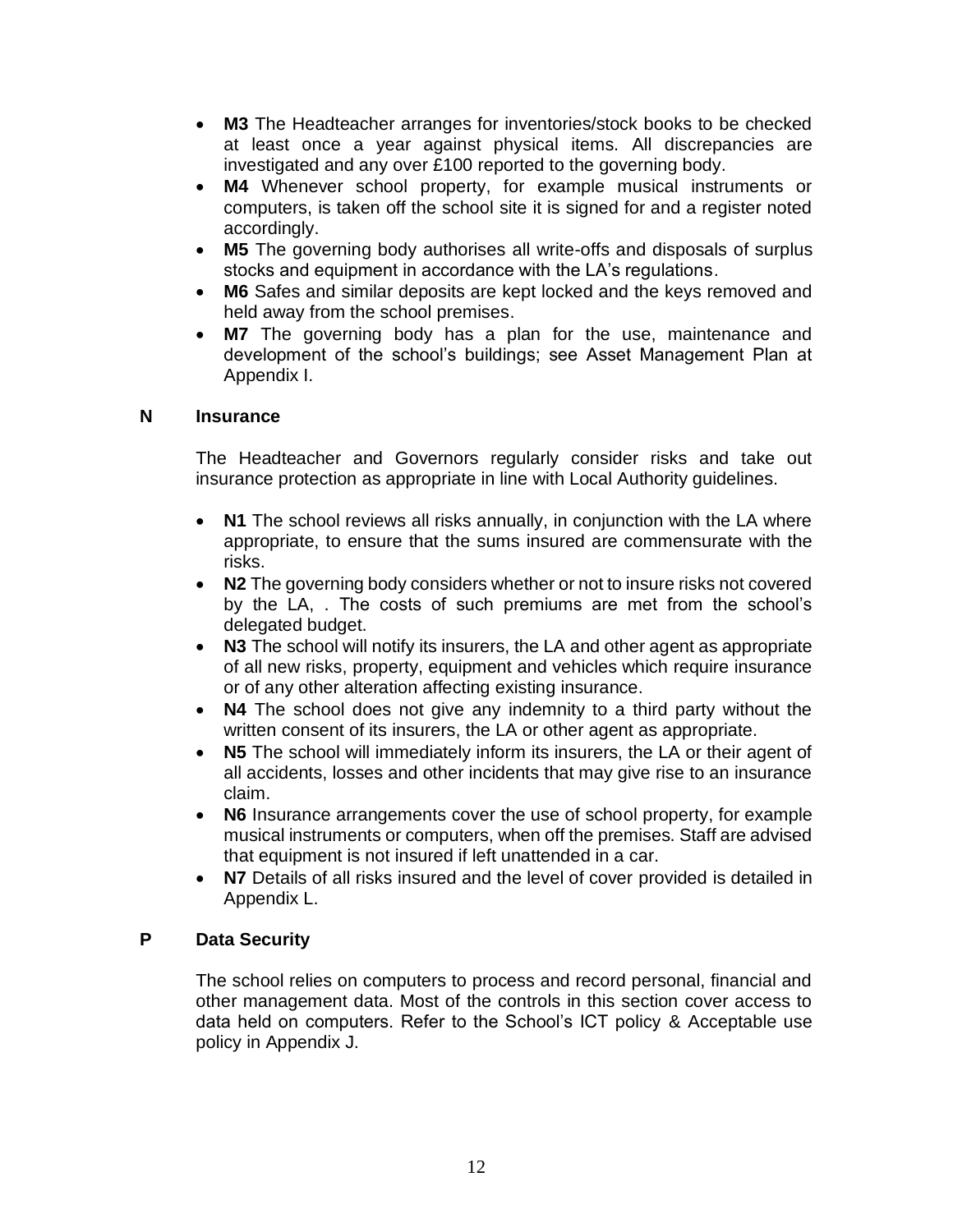- **P1** Computer systems used for school management are protected by password security to ensure that only authorised employees have access. Passwords are changed regularly and updated for staff changes.
- **P2** The Headteacher ensures that data is backed up regularly and that all back-ups are securely held in a secure fireproof location, preferably off-site.
- **P3** The Headteacher has established a recovery plan to ensure continuity of financial administration in the case of emergency.
- **P4** The Headteacher ensures that systems are in place to safeguard school software and data against computer viruses. To prevent viruses being imported, only authorised software is used.
- **P5** The governing body ensures that the Data Protection Commissioner is notified in accordance with the Data Protection Act 1998<sup>29</sup> and that the school's use of any electronic or relevant manual systems to record or process personal information, and any disclosure of that information, complies with this legislation.
- P6 The governing body ensures that payment systems used by the school are PCI Compliant, providing The Local Authority with annual assurance of this compliance.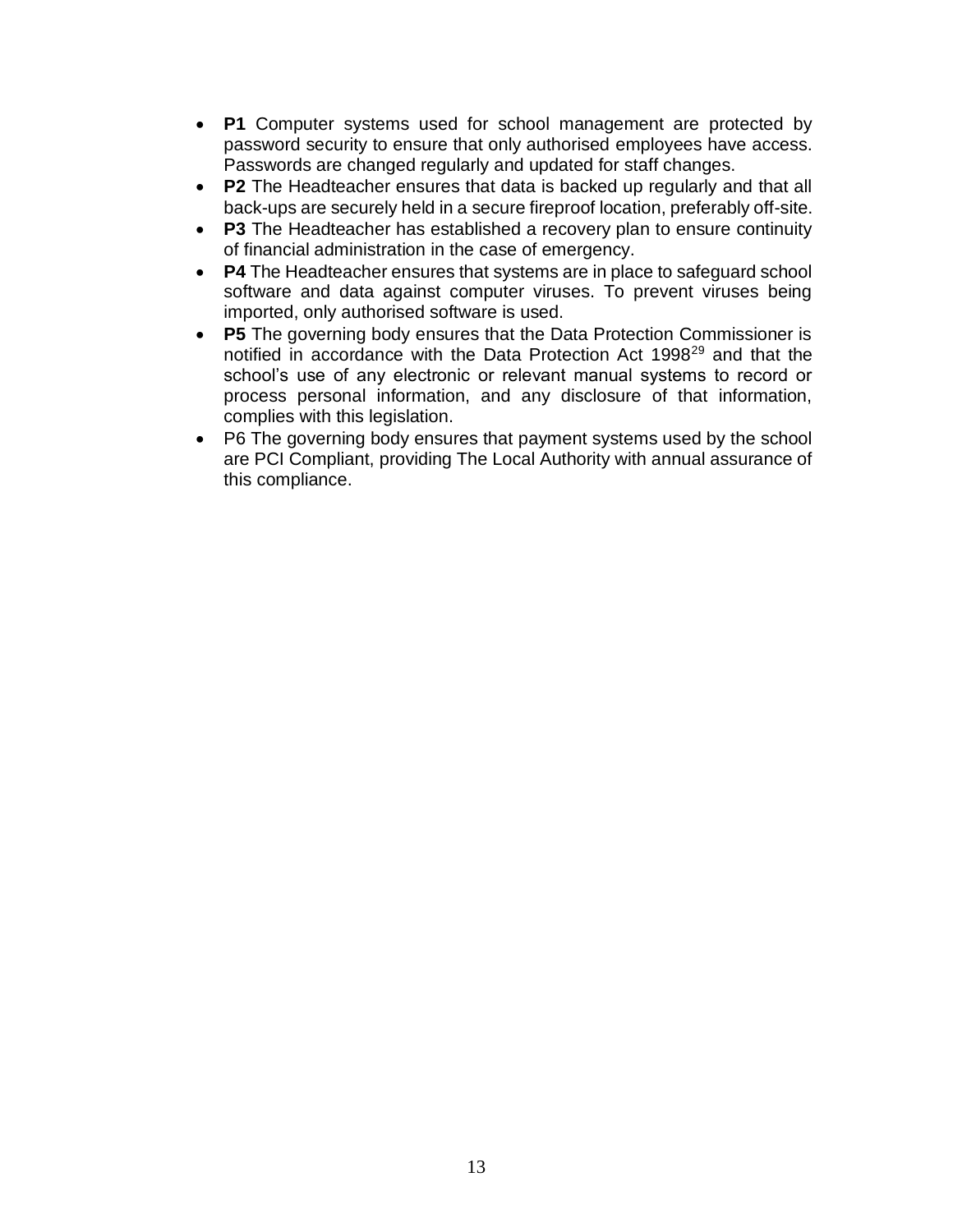# **APPENDICES**

**Appendix D**

#### **Financial Limits of Delegated Authority**

#### **Management Committee**

The Finance Committee has powers to approve expenditure and/or virements up to the limit of £20,000. The Finance Committee is NOT empowered to authorise expenditure that would place the school in an overspent position

#### **Resources and Pay Committee**

Full powers are delegated to the Resources and Pay Committee to approve appointments, salary increases etc up to the limit of the approved staff salaries budget. The Personnel Committee is NOT empowered to authorise expenditure that would place the staffing budget in an overspent position.

#### **Management Committee**

Full powers are delegated to the Estate Management Committee to authorise expenditure up to the limits of the approved revenue and capital budgets. The Management Management Committee is not empowered to exceed these budgets (see virement below).

#### **The Headteacher**

The Headteacher is empowered to authorise expenditure only within the approved budgets, not including the contingency sum and up to a single value item not exceeding £10,000. Approval of the appropriate committee or full Governing Body is required above this sum and for virement from the contingency sum.

Where specific items or work have the approval of the Governing Body, the Finance Committee or the Management Committee, the Headteacher is empowered to authorise expenditure up to the approved sum. The approved sum is the amount allocated for the item or the lowest of any quotations/tenders less any contingency sums, whichever is the lower.

The Headteacher may delegate his authority to a named senior member of staff. This should be approved by the Governing Body and the decision recorded in the Governing Body minutes.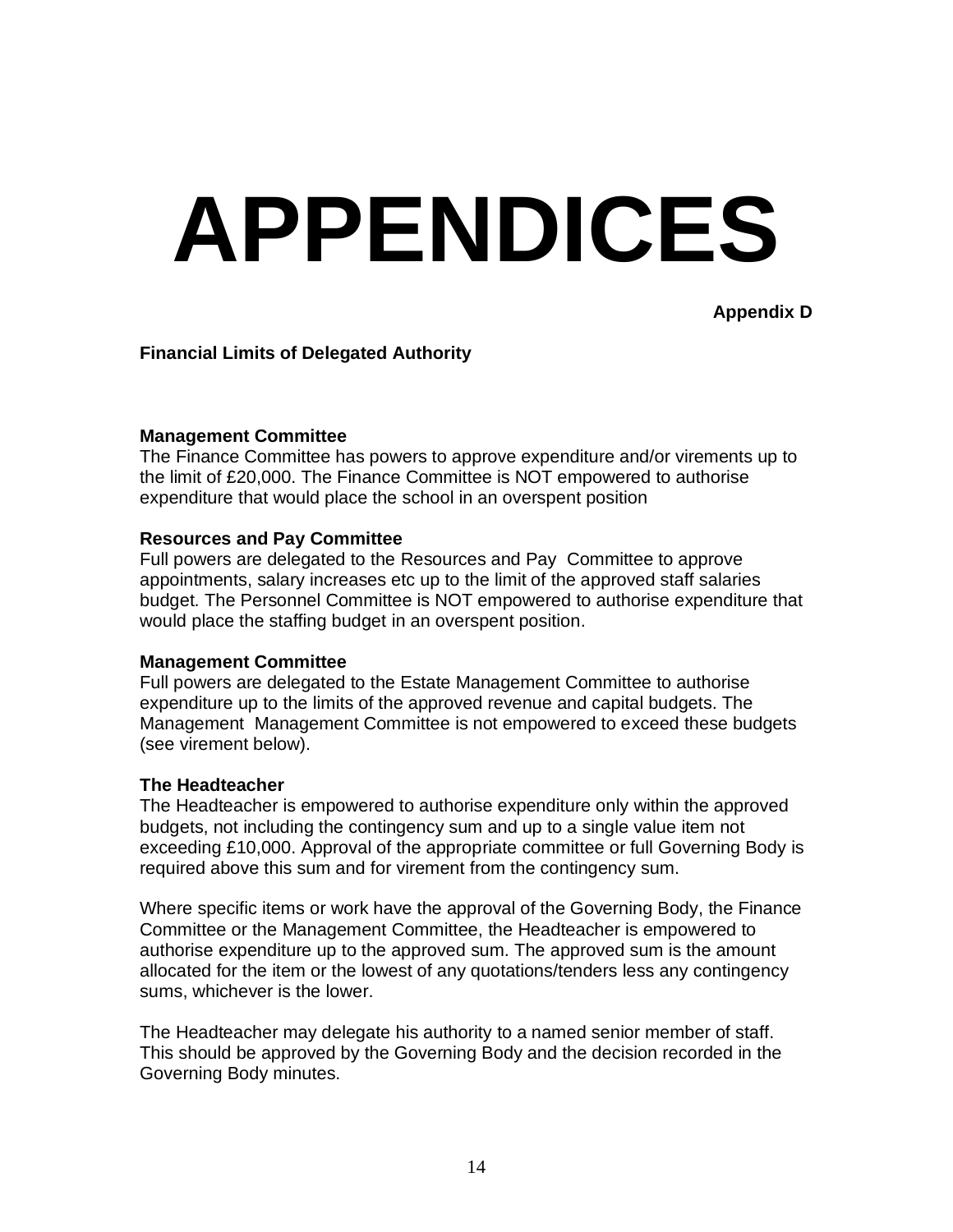#### **Budget Virement**

The Headteacher is empowered to authorise virement between budget headings within the overall delegated sum as follows: -

- Up to £5,000 Discussed with relevant Committee Chairman. Subsequently reported to Resources and Pay Committee.
- From £5,000 to £20,000 Management Committee approval required in advance and reported to Governing Body.
- Over £20,000 Management Body approval required in advance.

#### **Virement from capital to revenue is not allowed.**

#### **Procurement**

Competitive quotations must be obtained wherever possible in accordance with the Tendering procedure (and based on Annex L to Worcestershire County Council Procurement Code<sup>30</sup> and LA guidance) as follows: -

 $\bullet$  up to £5,000

An appropriate number of quotations should be obtained. Quotations may be sought verbally but must be confirmed by suppliers in writing (email is acceptable). Catalogue prices may be used

 $\cdot$  £5,000-£20,000

At least 3 written quotations (email is acceptable) must be obtained based on a specification that succinctly describes the requirement but is not geared to a particular product or service offering. All quotations must be retained.\*

• £20,000 – £50,000

At least 4 formal invitation to tenders or written quotations must be obtained based on a specifications that succinctly describes the requirement but is not geared to a particular product or service offering. All quotations must be retained.\*

- £50,000 Council Threshold. £189,330, Minimum of 4 formal invitation to tenders to be obtained and retained.\*.
- More than the Council Threshold. £189,330 Purchasing is strictly in accordance with the current Council's Procurement Code. Invitation to tender opportunities must to be advertised on the UK's Find a Tender service

\* Unsuccessful tenders/quotes are retained for a minimum of one year following completion of the contract. Successful tenders/quotes and supporting documentation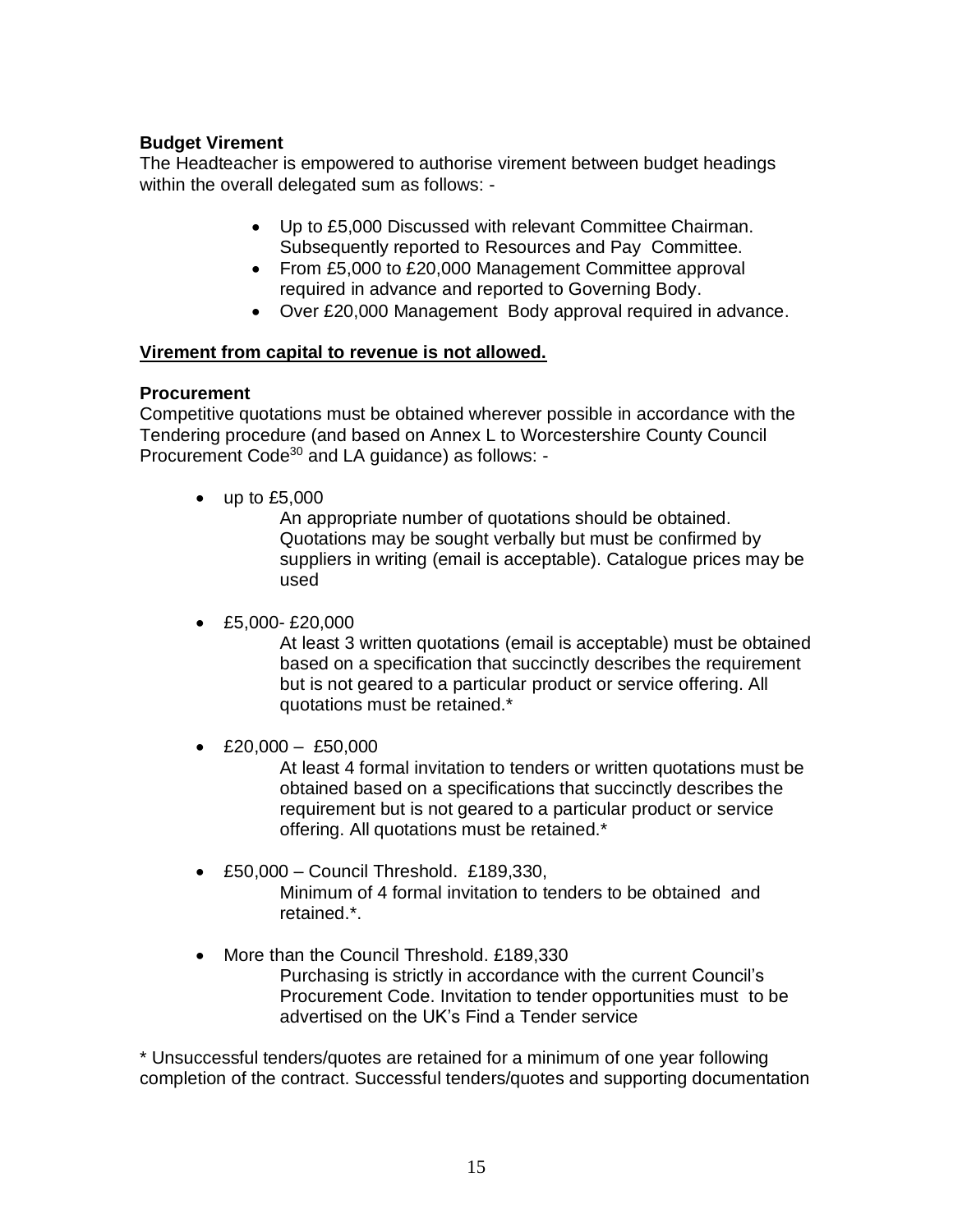showing the decision making process are retained for six years following completion of the contract.

#### **Contracts**

Variations to contracts and/or specifications involving additional expenditure exceeding £100 whether or not from the contingency sum require the approval of the appropriate Committee or in an emergency the Chair of the appropriate Committee.

#### **Writing off of Debts**

The Headteacher may authorise write-off up to a limit of £50 Chair of Governors may authorise write-off up to a limit of £100 Finance Committee may authorise write-off of debts of £101 - £250.

WCC procedures apply for all debts/debts above £250 to be written off. In such cases, the Finance Committee will recommend write off but must notify Financial Services who have authority to approve that the debt is written off.

#### **Petty Cash**

The Petty Cash float is set at £500, however at high demand times this can be increased temporarily by prior authorisation of the Headteacher. Individual claim limits should not exceed £20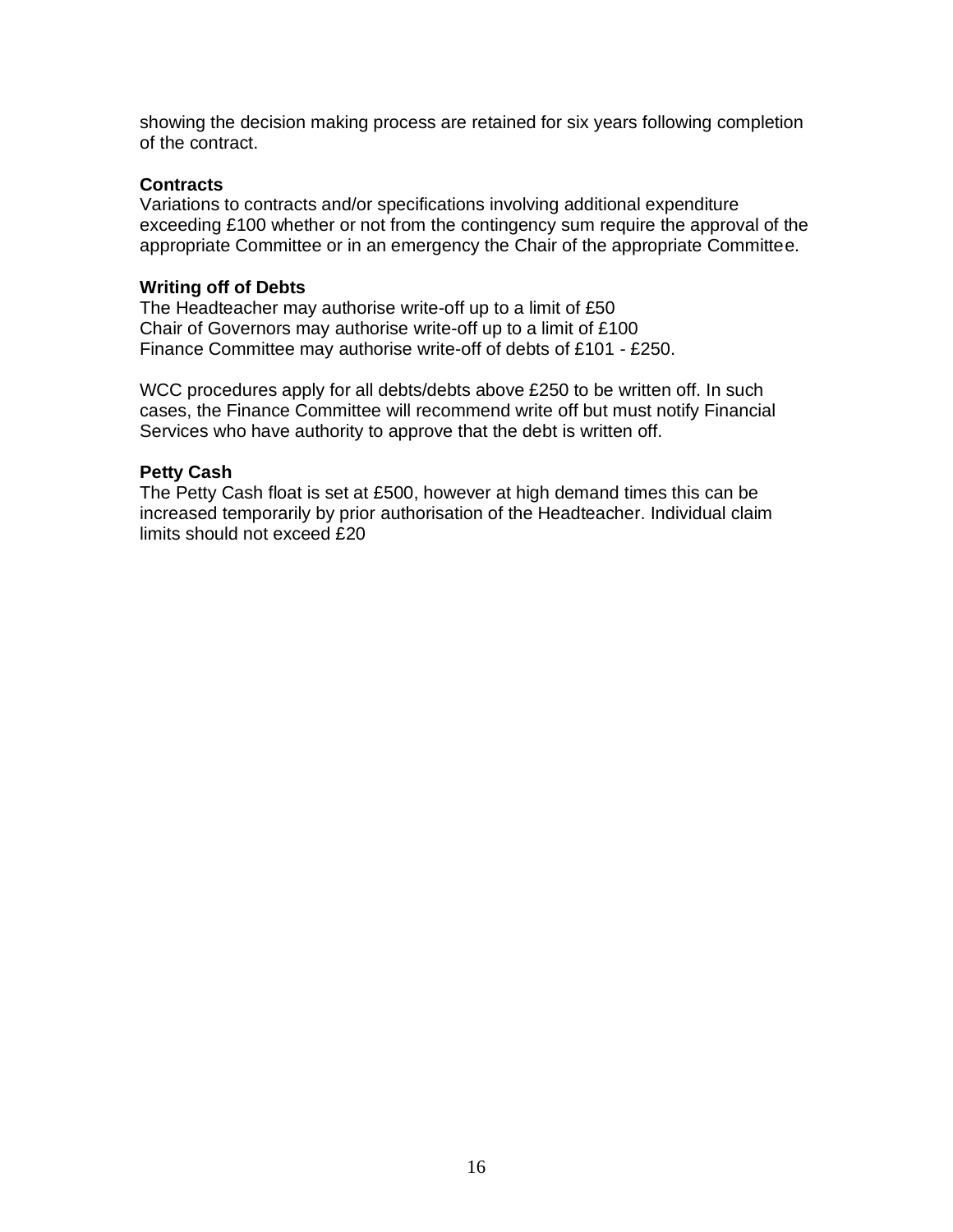# **Appendix E**

# **Reporting Requirements for Governors and Local Authority**

# **For Governors**

|                         | <b>Information</b>                                                                                                                                                                                                                        | <b>Frequency</b> | <b>Deadline</b>                                                                                                              |
|-------------------------|-------------------------------------------------------------------------------------------------------------------------------------------------------------------------------------------------------------------------------------------|------------------|------------------------------------------------------------------------------------------------------------------------------|
| $\mathbf 1$             | Actual Budget allocations from the LA                                                                                                                                                                                                     | Annual           | With $(7)$                                                                                                                   |
| $\overline{2}$          | Additional funds from LA throughout the year                                                                                                                                                                                              | As               |                                                                                                                              |
|                         |                                                                                                                                                                                                                                           | appropriate      |                                                                                                                              |
| $\overline{3}$          | Devolved Capital formula allocations from the LA/<br><b>DfE</b>                                                                                                                                                                           | Annual           | With $(7)$                                                                                                                   |
| 4                       | Other allocations and grant claims                                                                                                                                                                                                        | As               |                                                                                                                              |
|                         |                                                                                                                                                                                                                                           | appropriate      |                                                                                                                              |
| $\overline{\mathbf{5}}$ | <b>CFR</b> report                                                                                                                                                                                                                         | Annual           | September                                                                                                                    |
| $6\phantom{1}$          | <b>Budget Plan for approval</b>                                                                                                                                                                                                           | Annual           | In time to forward<br>to LA by 1 <sup>st</sup> May                                                                           |
| $\overline{7}$          | Budget monitoring statement for public funds from<br>school's finance system showing original budget,<br>latest revised budget, commitments, actual £ and<br>% received/spent to date, balance outstanding and<br>end of year projections | Termly           |                                                                                                                              |
| 8                       | Budget monitoring statement each term for all<br>other funds                                                                                                                                                                              | Termly           |                                                                                                                              |
| 9                       | Cashflow projections each term                                                                                                                                                                                                            | Termly           |                                                                                                                              |
| 10                      | Capital spend each term                                                                                                                                                                                                                   | Termly           |                                                                                                                              |
| 11                      | Forward projections (3 years)                                                                                                                                                                                                             | Annual           |                                                                                                                              |
| 12                      | Private funds - approval of annual audited<br>accounts                                                                                                                                                                                    | Annual           | Audit to take place<br>within three months<br>of Year end.<br>Approval of audited<br>accounts within 6<br>months of year end |
| 13                      | Financial Benchmarking <sup>31</sup>                                                                                                                                                                                                      | Annual           |                                                                                                                              |
| 14                      | Completion of SFVS self-assessment                                                                                                                                                                                                        | Annual           | By 31 <sup>st</sup> March                                                                                                    |
| 15                      | PCI DSS compliance return to LA                                                                                                                                                                                                           | Annual           |                                                                                                                              |

# **For Local Authority**

|                         | <b>Information</b>                       | <b>Frequency</b> | <b>Deadline</b>                                      |
|-------------------------|------------------------------------------|------------------|------------------------------------------------------|
|                         | <b>Budget Plan</b>                       | Annual           | 1 <sup>st</sup> May                                  |
| $\overline{\mathbf{2}}$ | Lease Assessment Form                    | Annual           | 30 <sup>th</sup> September                           |
| $\mathbf{3}$            | Management of Surplus Balances Pro-Forma | On request       | This information<br>may be requested<br>by the Local |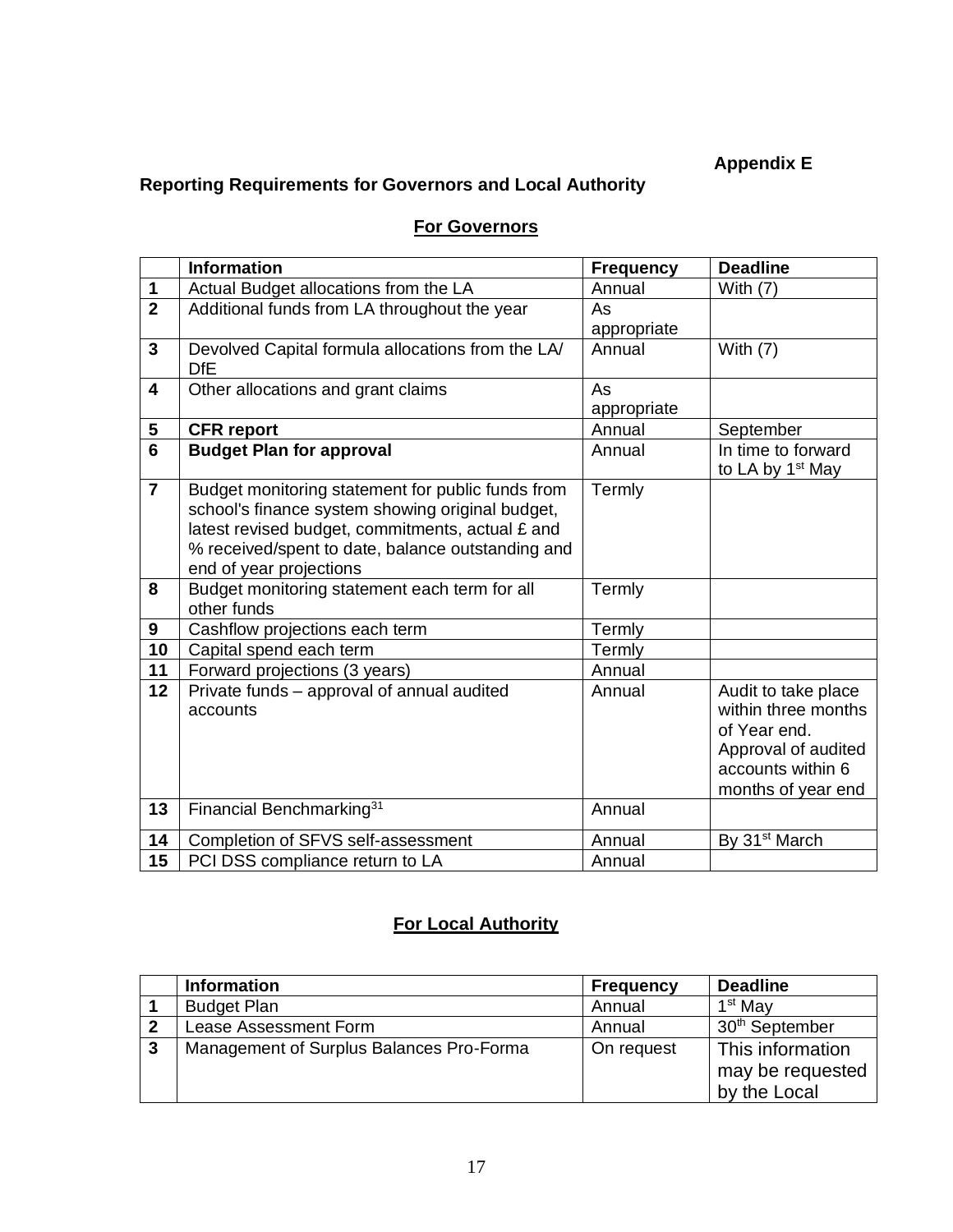|   |                                                             |         | Authority where a<br>school's<br>uncommitted<br>surplus balance<br>exceeds the limit<br>for the school<br>phase. |
|---|-------------------------------------------------------------|---------|------------------------------------------------------------------------------------------------------------------|
|   | VAT return                                                  | Monthly | Published schedule                                                                                               |
| 5 | Governors Finance Committee Report                          | Termly  | 31/7, 31/01, mid<br>April                                                                                        |
| 6 | <b>Bank Reconciliation report</b>                           | Termly  | 31/7, 31/01 mid<br>April                                                                                         |
|   | End of year accounts                                        |         |                                                                                                                  |
|   | Income & Expenditure Report                                 | Annual  | Published deadline                                                                                               |
|   | <b>Balance Sheet</b>                                        |         | (approx mid-April)                                                                                               |
|   | Bank reconciliation report with original<br>bank statements |         |                                                                                                                  |
|   | Debtors and creditors                                       |         |                                                                                                                  |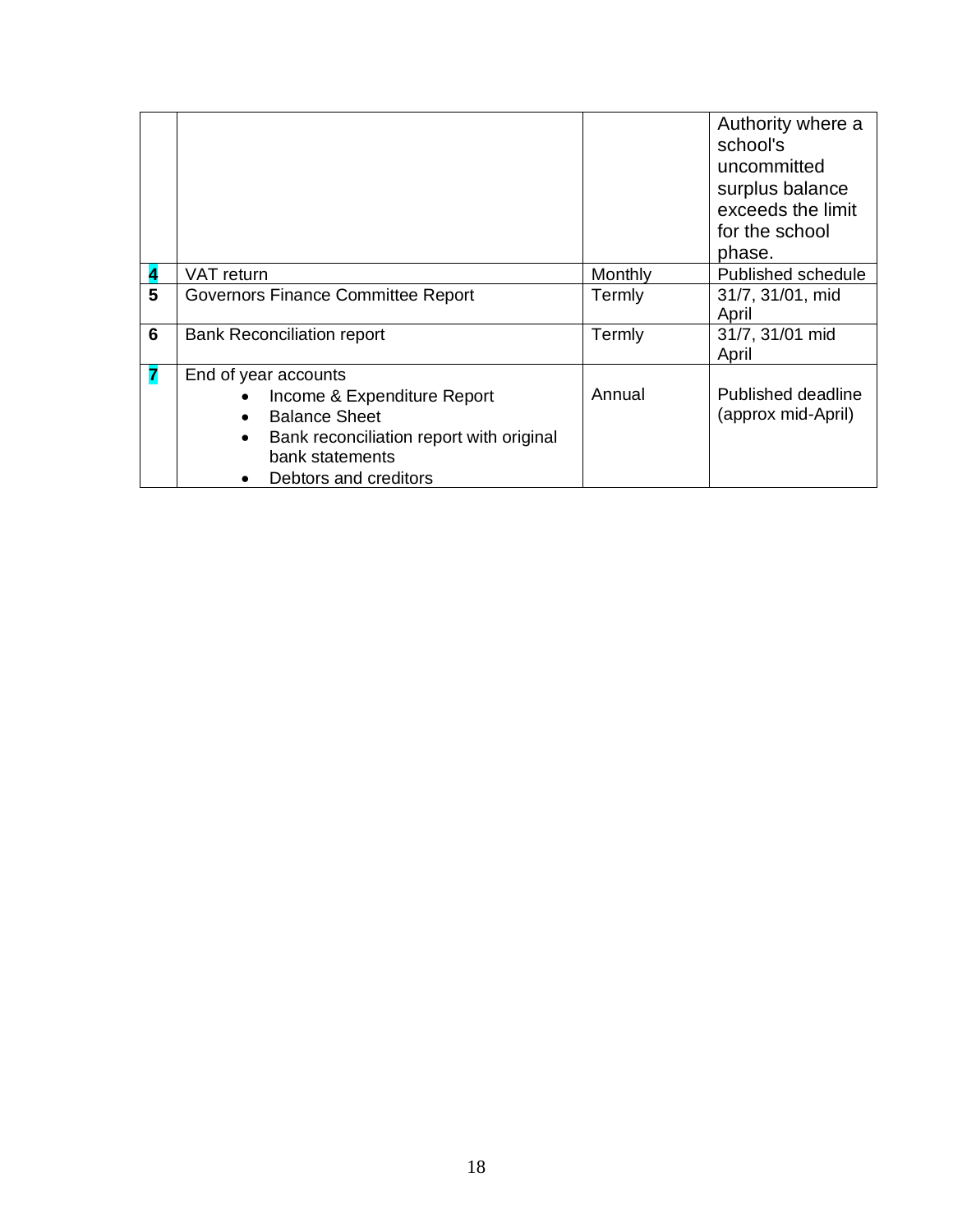# **Procurement Policy**

#### **Introduction**

The essence of good financial control in purchasing and contracting is twofold. Firstly, to ensure that value for money is obtained and secondly to minimise the opportunity for fraud.

To ensure the first, it is fundamental that competitive prices/quotations/tenders are obtained on a like for like basis, whether the invitation is for goods or services. It is almost always the case that a cheap quotation will deliver equally cheap or low quality goods or services. It is therefore essential to invite quotations/tenders against a carefully drawn up specification. Where the value of the work/services exceeds £5,000 this must always be the case. Specifications must be prepared by persons properly qualified and experienced to do so.

To minimise the opportunity for fraud and to protect the interests of staff it is fundamental to separate the functions of ordering and receipt/authorisation of payment.

#### **Tendering Procedure**

This procedure is intended to ensure that tenders and quotations obtained by the school are invited and processed in accordance with the standing orders of the LA. It is intended as far as possible to separate the functions of invitation and selection and protect staff involved.

This procedure covers ALL contracts to be entered into by the school, including annual maintenance contracts.

# **1. Selection of Tenderers**

Tenderers must always be selected by at least 2 people.

The minimum number of Tenderers required will be:

For the supply of goods or services:-

- Below £5,000 An appropriate number of quotations should be obtained. Quotations may be sought verbally but must be confirmed by suppliers in writing (email is acceptable). Catalogue prices may be used.
- More than £5,000 and less than £20,000 At least 3 written quotations (email is acceptable) must be obtained based on a specification that succinctly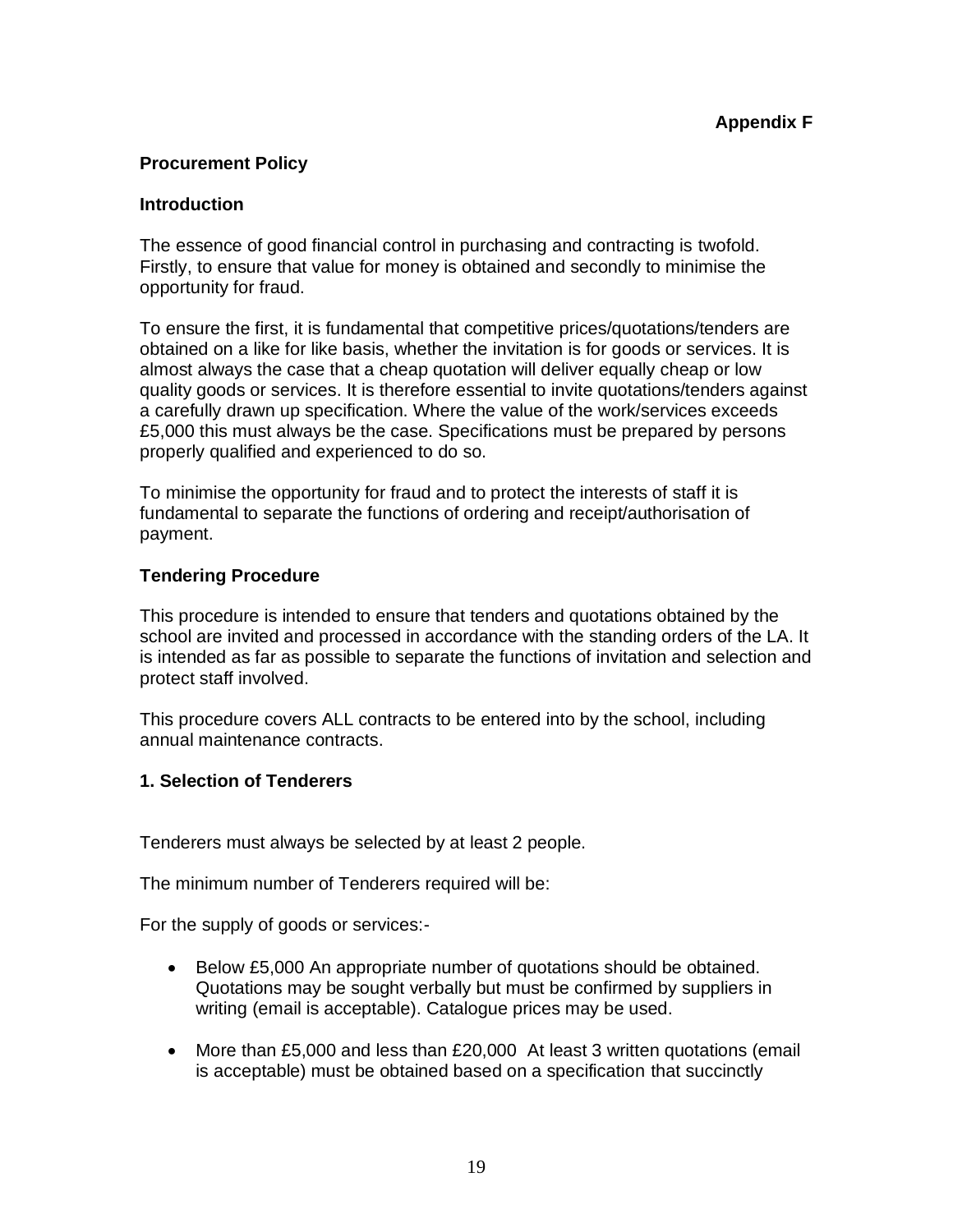describes the requirement but is not geared to a particular product or service offering. All quotations must be retained.\*

- More than £20,000 and less than £50,000 At least 4 formal invitation to tenders or written quotations must be obtained based on a specifications that succinctly describes the requirement but is not geared to a particular product or service offering. All quotations must be retained.\*
- Over £50,000 but less than the Council Threshold £189,330, Minimum of 4 formal invitation to tenders to be obtained and retained.
- More than the Council Threshold. £189,330 Purchasing is strictly in accordance with the current Council's Procurement Code. Invitation to tender opportunities must be advertsised on the UK's Find a Tender service
	- o Schools Finance Regulations
	- o WCC Standing Orders on Contracts
	- o WCC Procurement Code

\* Unsuccessful tenders/quotes must be retained for a minimum of one year following completion of the contract. Successful tenders/quotes and supporting documentation showing the decision making process are retained for six years following completion of the contract.

#### **2. Emergency Works**

Competition may be waived where Contractors need to be engaged, or materials purchased to carry out immediate remedial works in an emergency. Any action taken must be reported to Governors at the earliest opportunity.

#### **3. Tender Invitation**

All Tenders shall be invited for return by a specific date, the opening date. The tenders must be opened together on that date and time and the offers recorded in a tender opening register. Computer records are unacceptable for this purpose. (Suitable endorsed return envelopes must be included with the tender invitation).

#### **4. Contractors Own Conditions**

In cases where a Contract is let using the Contractor's own conditions, typically accepting a quotation, the Responsible Officer MUST satisfy him/herself that the Conditions are acceptable and do not disfavour the school.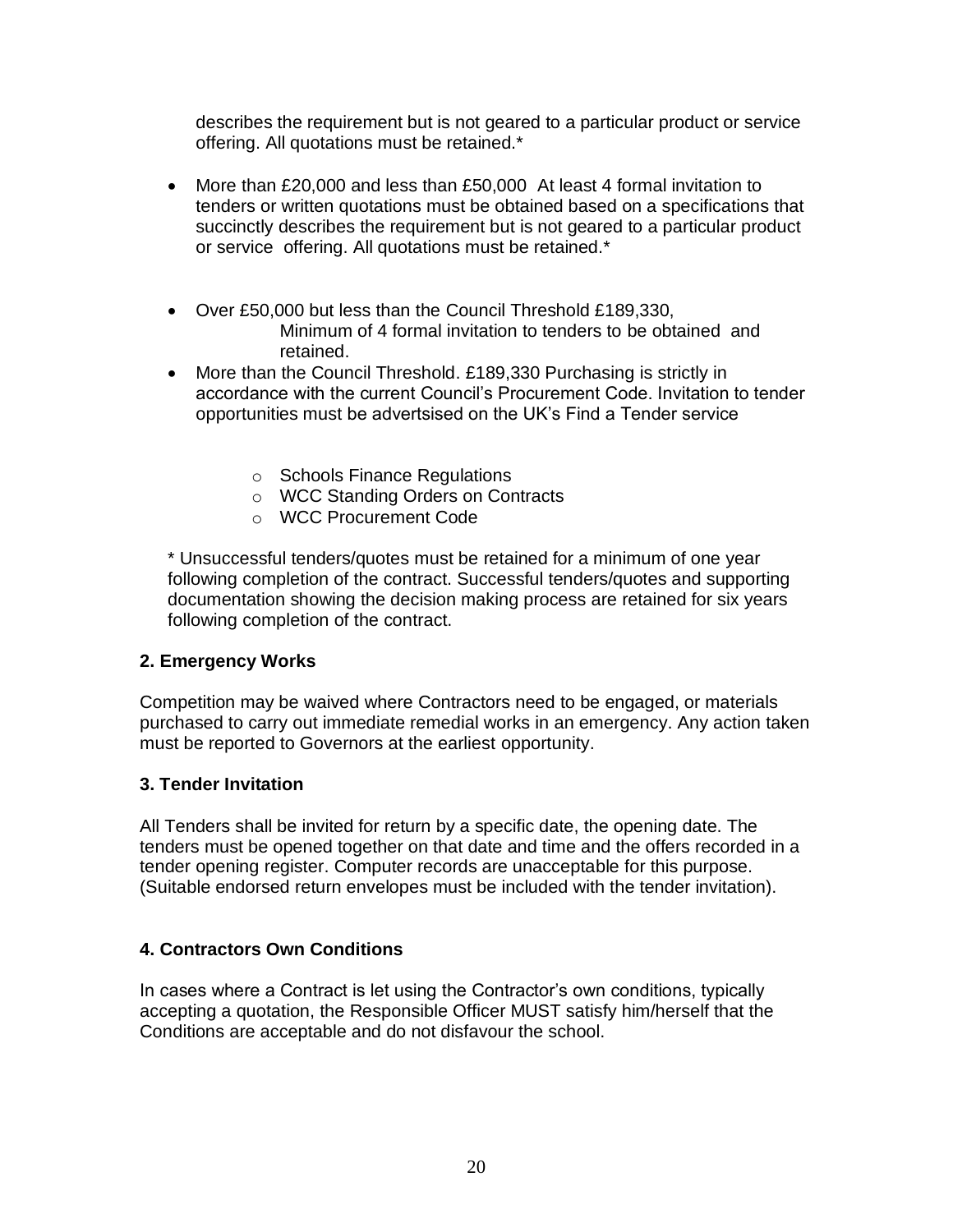# **5. Return of Tenders**

- a) Receipt of Tenders/Quotations
	- All tenders/quotations shall be returned to the Headteacher or her representative in the return envelope provided.
	- The date and time of receipt of each Tender shall be endorsed in ink on the unopened envelope/package. The time of receipt shall be recorded in the tender opening register as well as the tenderers details and the value of the tender in both words and numbers.
	- The unopened Documents shall be retained in locked safe storage until the time appointed for their opening.
- b) Opening of Tenders/Quotations
	- Tenders over £20,000 shall be opened by the Headteacher or his representative in the presence of a second person and if appropriate a person technically qualified depending on the nature of the tender (e.g. architect, ICT expert). This person should where possible be a school Governor. Each individual present at the time that tenders are opened must sign the tender opening register.
	- Every Tender received shall be endorsed with the date of opening and initialed by the persons undertaking the opening.
	- A record is to be maintained for 6 years to show for each Contract:
		- o The Value of each Tender Returned
		- $\circ$  Names and numbers of firms from whom Tenders have been received
		- o Date that Tenders were opened
		- o Signature of Persons present at the Opening (not to be less than 2)
		- $\circ$  The time and date recorded on the Tender envelopes as being the time Tenders were received by the school.
- c) Selection of Tenders
	- The tender selected will be that which satisfies all the criteria and which represents best value, where a tender other than the lowest is accepted, the reasons for this decision is taken by the governing body and included in the minutes of the relevant meeting. The decision should be based on a consensus of those present.

d) Late Tenders/Quotations

- Where Tenders are received late they shall be accepted only if it is clear that the Tenderer despatched the documents in reasonable time and that through no fault of his they were delayed.
- Under no circumstances will Tenders, which are received after the opening of competitor tenders, be accepted.
- The details shall be recorded in the Tender opening register.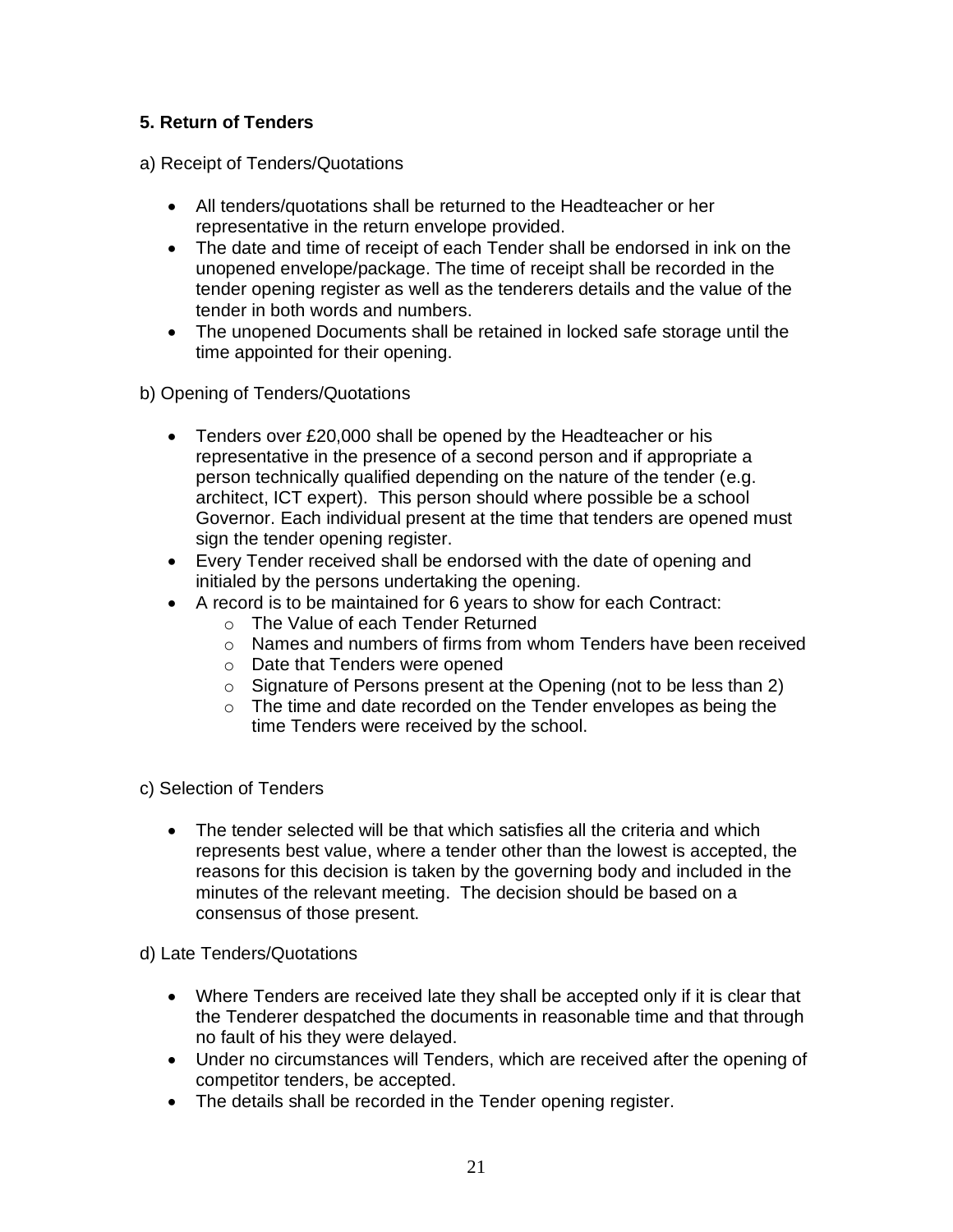#### **6. Payment**

Payment will be made when the work or supply is satisfactorily complete.

Contractors usually make an "interim claim". It is however, the Contract Administrator's responsibility to value the work. Interim Certificates must be issued in accordance with the Contract Conditions.

Where the Contract includes a lump sum payment this must only be made when the work is properly completed and proper final account rendered.

In all cases no payments are to be made in advance.

#### **7. Quotations**

Quotations shall be dealt with in a similar manner as described above for tenders except that no Governor presence is required at opening.

#### **NOTES**

#### **PLEASE NOTE THAT WHERE REFERENCE IS MADE TO DOCUMENTS ON THE FMSiS WEBSITE, THESE ARE NOW ACCESSIBLE FROM THE NATIONAL ARCHIVES VIA THE FOLLOWING LINK:**

**<http://webarchive.nationalarchives.gov.uk/20110202132017/http:/www.fmsis.info>**

<sup>3</sup> Further guidance on the School Improvement Plan/School Development Plan, linking the budget to school improvement is available in Summary Document S1.5 The School Development Plan on the FMSiS National Archives Website

<sup>4</sup> Roles and Responsibilities i.e. written statement of roles and responsibilities of Headteacher and staff with a finance management responsibility. Include a Staff structure chart.

 $5$  Further guidance on lettings can be found in the publication "Casual Lettings  $-$  The Hiring Out of School Facilities Lettings Policy" Available from the Schools Finance Team 01905 844009

 $6$  Guidance about Charges and allowances can be found in the "Information for parents booklet" This explains when charges can or cannot be made e.g. for instrumental music tuition, residential activities, swimming, examinations, school meals and milk, etc and gives guidance on charges for families on low income. The Charges and Remissions policy should be available to parents and carers.

Available on the WCC website: Schools/School Admissions/School Admissions Booklet & Guides

Guidance notes on Charges & Remissions are also available from WCF Governor Services

<sup>1</sup> WCC financial regulations and standing orders are available from Worcestershire County Council's website @ [www.worcestershire.gov.uk](http://www.worcestershire.gov.uk/)

 $2$  A copy of Worcestershire's Fair Funding Scheme for Financing Maintained Schools is available from the Schools Finance Team 01905 844009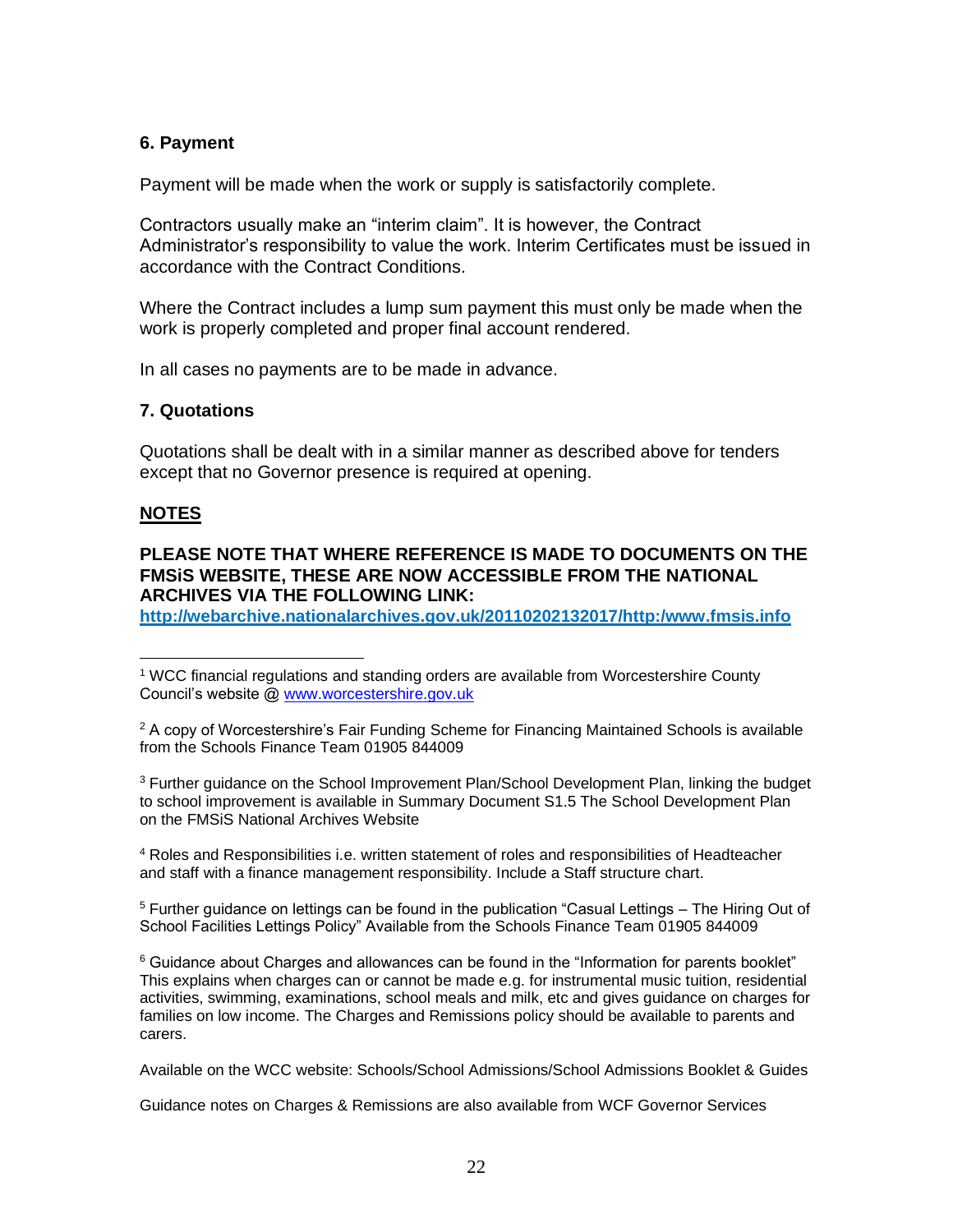The school should also have a policy on charges for staff e.g. private phone calls, photocopying etc in their Staff handbook.

 $7$  Further guidance on Asset Management Plans is available from Corporate Landlord Services [Propertyrequests@worcestershire.gov.uk](mailto:Propertyrequests@worcestershire.gov.uk)

<sup>8</sup> For further guidance on what should be included in you ICT Policy & Acceptable Use Policy contact your IT provider .

<sup>9</sup> For advice on insurance matters, please contact Karen Seabright, Insurance Officer

<sup>10</sup> The Finance Policy should be updated and reviewed annually by Governors.

<sup>11</sup> A Guide to taking minutes for meetings of the Governing Body and its Committees can be requested from WCF Governor Services.

 $12$  Further guidance and a pro-forma for registering business interests are available from WCF Governor Services

Resource document R81 General Code of conduct and registration of interests for senior staff (2005).

 $<sup>13</sup>$  Budget profiling is an accounting term meaning a forecast of spending or income at different</sup> times during a year. Comparison with it helps managers to detect when the budget starts to get off track and hopefully allows enough time for corrective actions to be taken i.e. it serves as an early warning system.

<sup>14</sup> Guidance for cash flow management and a cash flow pro-forma is available in resource document R23A on the archived FMSiS website.

<sup>15</sup> The school should have a policy on "reserves" which has been explicitly agreed by the Governing Body, at a level they feel is justified for their school. This should be minuted.

<sup>16.</sup> WCC challenge schools with excess surplus balances. Using DfE guidelines a school's uncommitted surplus balance should be no more than 8% for Nursery, Primary and Special schools and 5% for Secondary schools of in-year funding. In recognition that there are small primary schools in Worcestershire for which an 8% carry forward would be insufficient, the cost of one full time teacher at the top of the main scale (plus on-costs), is also allowed.

Local Authorities are authorised to claw-back surplus balances that are not permitted under their Scheme for Financing Schools. Permitted balances include prior year commitments; unspent grants and funds for other specific purposes agreed by the Local Authority (e.g. building works). Schools will be able to build up reserves towards particular projects but cannot defer implementation indefinitely.

Schools with uncommitted surplus balances in excess of the above limits and not subject to formal re-organisation may be asked to complete a pro-forma providing details of how they intend to spend their surplus. Financial records will be examined to see if this happens.

 $17$  Further quidance on leasing and a leasing assessment form is available from the Schools Finance Team 01905 844009

 $18$ The Procurement Card Policy and Procedures documents are available from the Schools Finance Team 01905 844009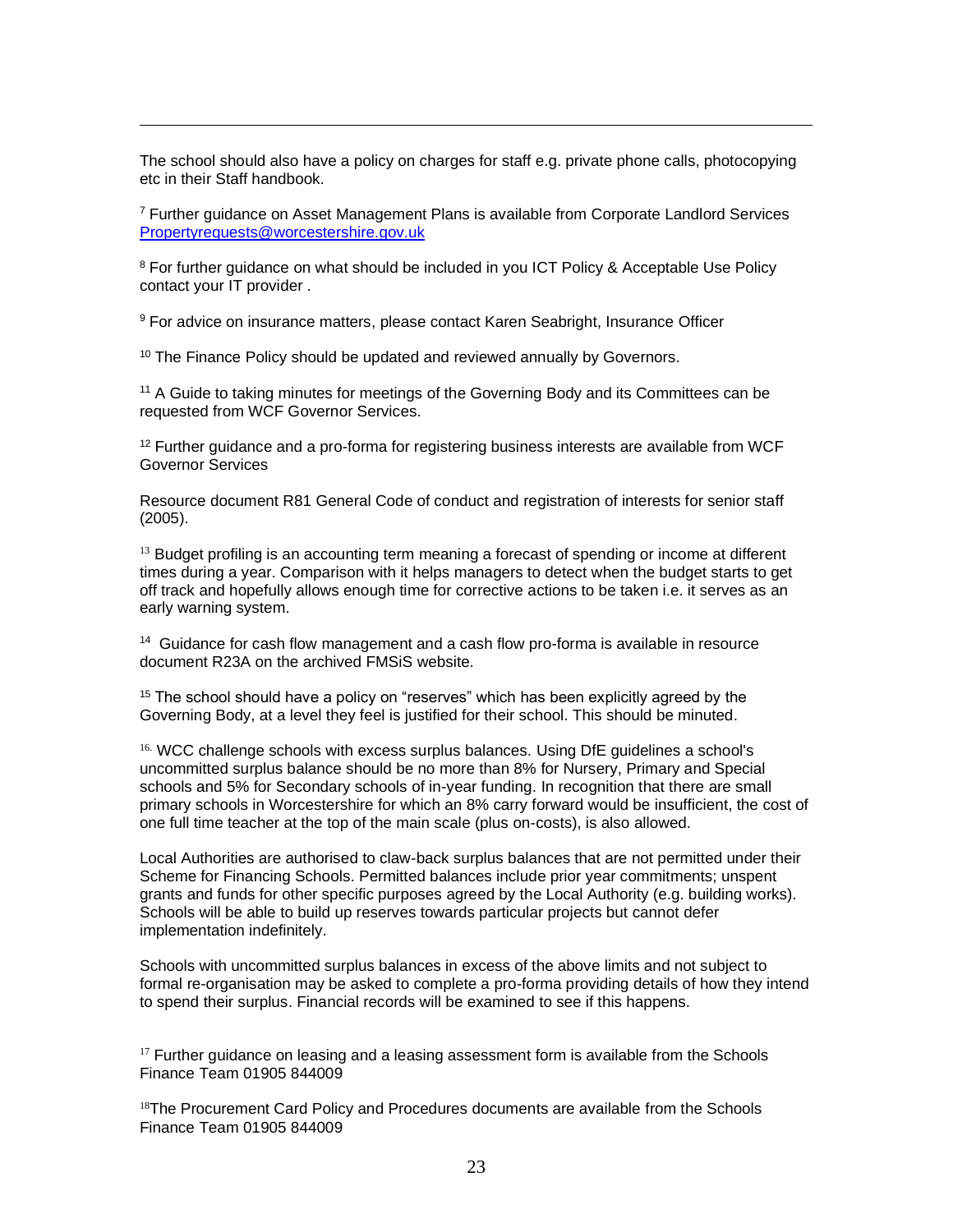$19$  You can download the financial management skills matrix for governors from, the "Additional Resources" page in the "Support Notes" section of the DfE SFVS webpages.

 $20$  Writing off debts - where a school has its own bank account, the Governing Body is authorised to write off debts up to a level stipulated by the Chief Finance Officer, but must notify the Authority of any debts approved for write off. The current limit is set at debts up to and including £250. In the case of larger debts and for schools who do not have their own bank account, the school cannot write off these debts but must carry out procedures set out in WCC Financial Regulations and WCC Accounting Instructions. Governors can recommend writing off a debt but must notify Financial Services who has authority to approve that the debt is written off.

 $21$  Most of the Banking Section G is clearly directly applicable for bank account schools, but is also relevant for schools' imprest accounts.

 $22$  Details of the LA loan Scheme are available from the Schools Finance Team 01905 844009 Loans are available for larger purchases, to spread the cost over 2-4 years.

<sup>23</sup> For further guidance on VAT, please contact the WCC VAT officer. WCC's "Accounting for VAT in schools" publication is available from the Schools Finance Team 01905 844009

 $24$  For further guidance on Income tax, please phone your normal contact in payroll.

 $25$ 

- **Inspection of CIS Vouchers -**Subcontractors will no longer provide vouchers for inspection. Where appropriate, CIS status verification will be performed centrally by the Revenue Section in Financial Services via HMRC's online service.
- **Exemption for LA Schools -** Schools are not required to operate CIS provided that the construction work is commissioned by the School Governors, the Head Teacher, or a member of staff exercising the delegated authority of the Head Teacher **and** payment for the construction work is to be made from the school's delegated budget.
- **School Construction Work that is Not Exempt CIS is to be operated for school** construction work when any of the following criteria is met - the construction work is commissioned centrally by the LEA or payment for the construction work is to be made from a centrally-managed budget.

Further guidance is available from the Revenue Officer.

 $26$  "School Private Funds – "Instructions for the Management of School Funds" is available from the Schools Finance Team 01905 844009

<sup>28</sup> The current Inventory limit as given in WCC Accounting Instructions (1994) is £25. Internal Audit has advised that it would be reasonable for Governors to increase this limit to £100 if this is more practical for the school i.e. only include items with replacement value of £100 in your inventory. Schools may choose to include desirable items of a lower value

 $29$  Schools are required to notify the Data Protection Commissioner where the activities they are engaged in are covered by the Data Protection legislation e.g. pupil records. Further details are available from the DfE website under Data Protection.

<sup>30</sup> The Procurement code for Worcestershire County Council is available on WCC's website @ [www.worcestershire.gov.uk/tendering.](http://www.worcestershire.gov.uk/tendering)

 $31$  Further guidance on financial benchmarking is available from the DfE Schools Financial Benchmarking website. The Schools Finance Team will publish benchmarking information for